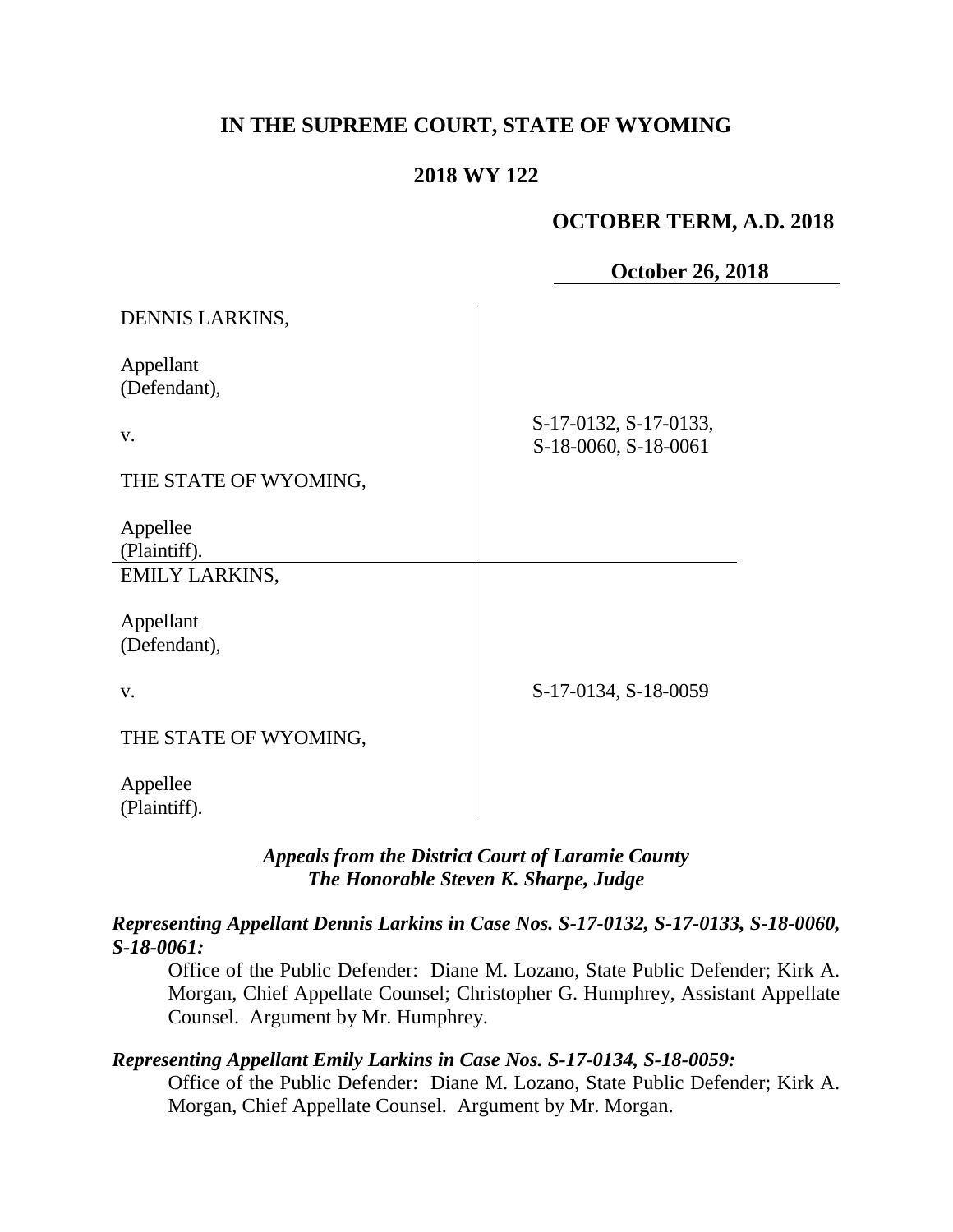#### *Representing Appellee State of Wyoming:*

Peter K. Michael, Wyoming Attorney General; Christyne M. Martens, Deputy Attorney General; Caitlin F. Harper, Senior Assistant Attorney General; Samuel L. Williams, Assistant Attorney General. Argument by Mr. Williams.

#### *Before DAVIS, C.J., and BURKE\*, FOX, KAUTZ, and BOOMGAARDEN, JJ.*

*\* Justice Burke retired from judicial office effective October 8, 2018, and, pursuant to Article 5, § 5 of the Wyoming Constitution and Wyo. Stat. Ann. § 5-1-106(f) (LexisNexis 2017), he was reassigned to act on this matter on October 9, 2018.*

**NOTICE: This opinion is subject to formal revision before publication in Pacific Reporter Third. Readers are requested to notify the Clerk of the Supreme Court, Supreme Court Building, Cheyenne, Wyoming 82002, of any typographical or other formal errors so that correction may be made before final publication in the permanent volume.**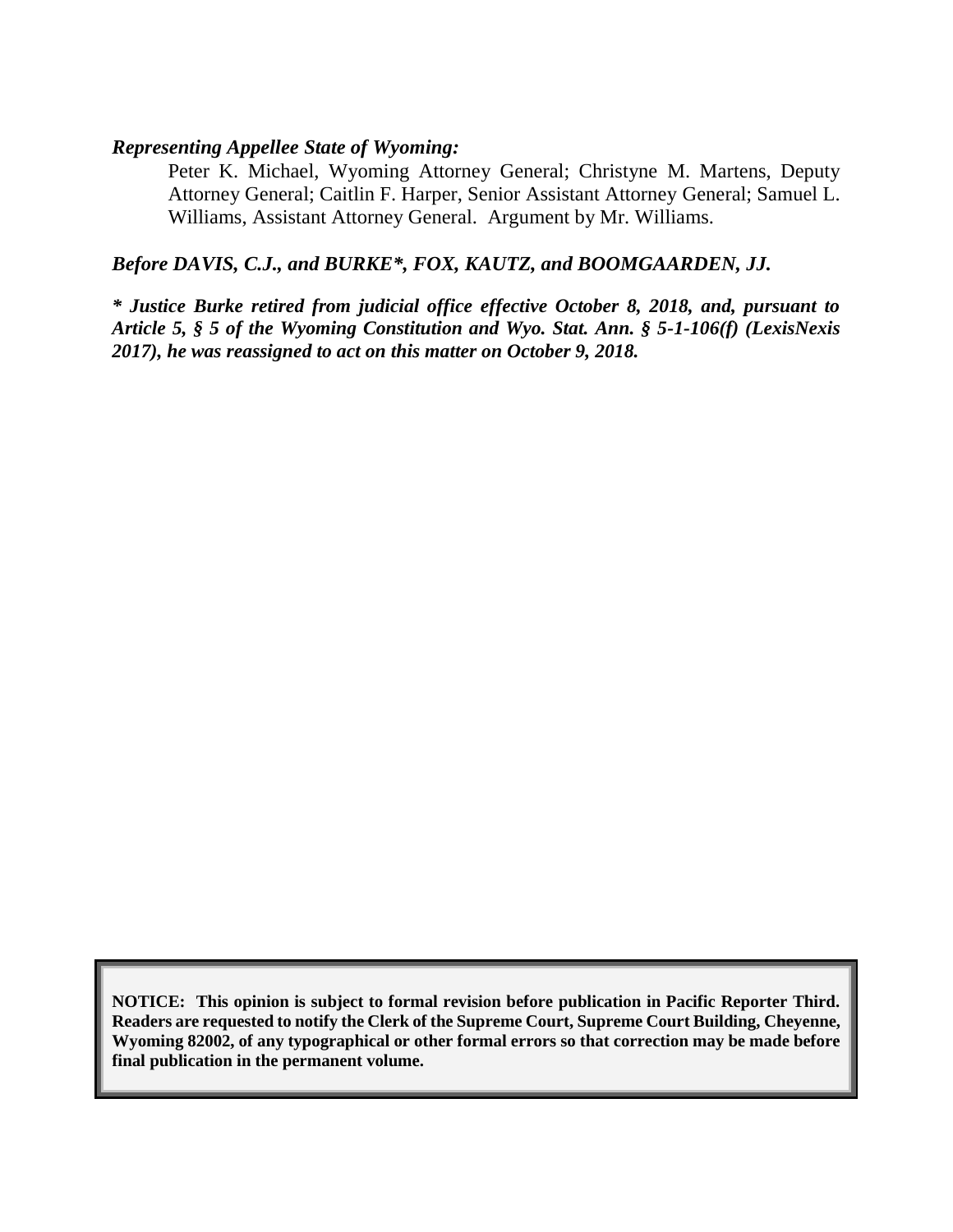#### **FOX, Justice.**

[¶1] A jury convicted Dennis Larkins and Emily Larkins of multiple counts of child abuse and one count of abuse of a vulnerable adult. On appeal, they contend that the evidence was insufficient as to some of the counts, that the district court erred when it denied their motion for new trial based on ineffective assistance of counsel, and that the prosecutor committed misconduct during closing argument which warrants reversal. Finding no reversible error, we affirm.

#### *ISSUES*

[¶2] Mr. Larkins and Mrs. Larkins raise three interrelated issues on appeal, which we rephrase:

- 1. Did the State present sufficient evidence:
	- a. that Mr. Larkins caused physical injury to J.K. and J.T.?
	- b. that Mr. Larkins and Mrs. Larkins caused mental injury to J.T. and M.D.T.?
	- c. that Jesus Manzanares was a vulnerable adult?

2. Did the district court err when it denied the Larkins' Rule 21 motions for a new trial?

3. Did the prosecutor commit misconduct during closing argument which requires reversal?

### *FACTS*

#### *I. Trial Proceedings and Relevant Testimony*

[¶3] Jesus Manzanares, M.D.T., J.T., and M.M.T. are the biological children of Mrs. Larkins' sister, Laura Trujillo, who lives in Colorado. Authorities in Colorado removed the minor children from Ms. Trujillo and placed them with Mrs. Larkins (M.D.T. in 1998; M.M.T. and J.T. in 2007). Jesus Manzanares moved in with the Larkins in 2011. He turned 18 on January 25, 2012. Another child, J.K., and his mother, lived with the Larkins for approximately six months in 2010 and  $2011<sup>1</sup>$ 

<sup>&</sup>lt;sup>1</sup> In 2010, the Larkins lived at the West Winds trailer park on Williams Street in Cheyenne. Sometime in 2013 or early 2014, they moved to a house on Merritt Road. Finally, from November 2014 through April 30, 2015, they lived on 10th Street. These dates and locations are important because the children sometimes testified that specific abuse occurred at a particular address rather than by date.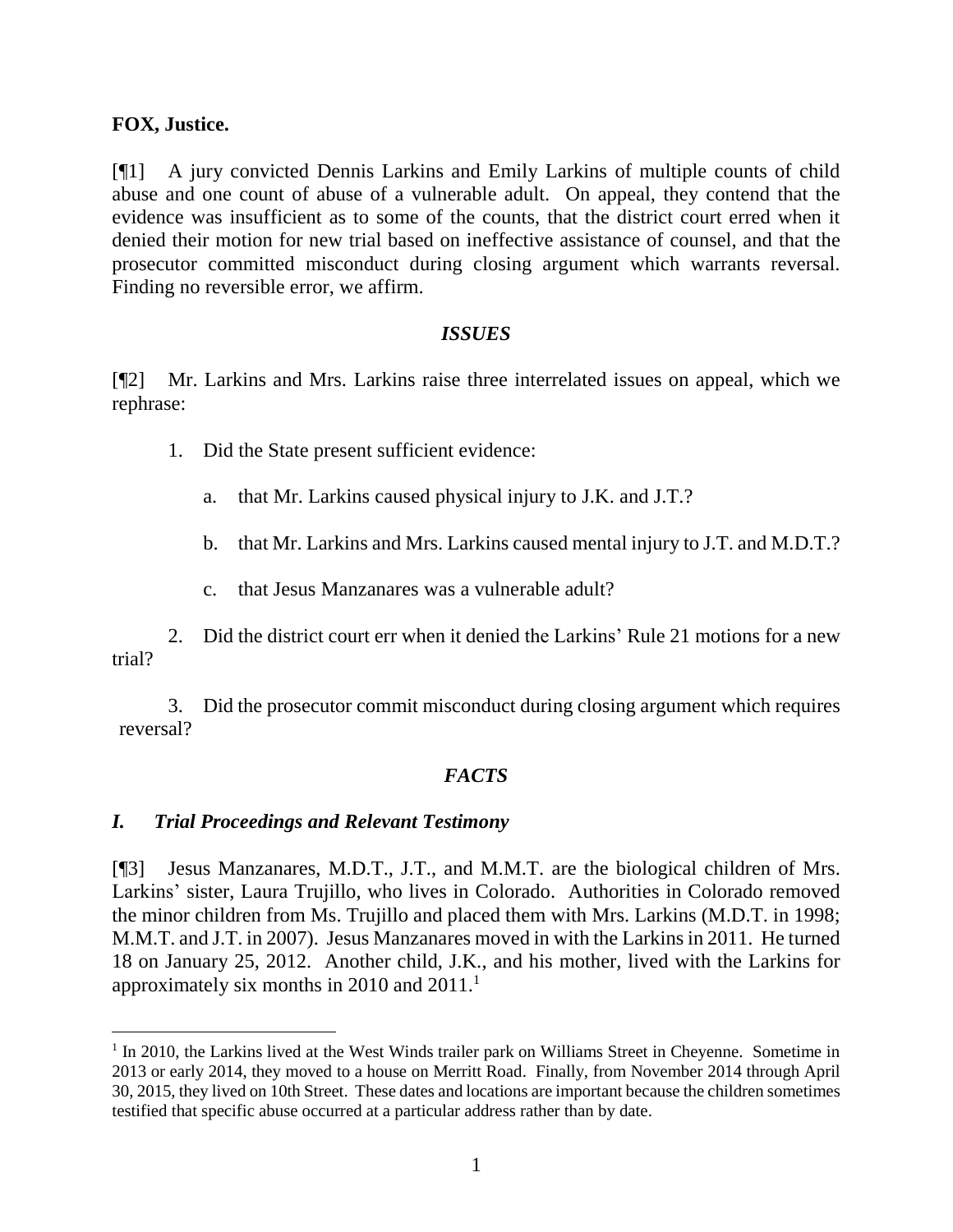# **A. The Mental and Physical Injuries to J.T.**

[¶4] When they lived on 10th Street, Mr. Larkins and Mrs. Larkins would punish J.T. by requiring him to hold onto the washer and dryer while Mr. Larkins and Mrs. Larkins spanked him. They would either use a "brown belt or the black belt." Mrs. Larkins would use both belts to spank J.T., while Mr. Larkins would "sometimes" use the black belt. When Mr. Larkins and Mrs. Larkins used the belts to spank J.T., it would leave bruises on J.T.'s bottom, back, and legs.

[¶5] Occasionally, Mrs. Larkins would wet the belt with water before hitting J.T. with it. Mrs. Larkins would also wrap the belt around J.T.'s neck and lift him off the ground by the belt. Mrs. Larkins would tighten the belt around J.T.'s neck so that he could not breathe or talk, leaving red marks on J.T.'s neck. At other times, both Mr. Larkins and Mrs. Larkins would hit J.T. with a wooden backscratcher as punishment. As with the belts, the backscratcher would cause "dark bruises" on J.T.'s bottom and legs. In addition to the beatings, both Mr. Larkins and Mrs. Larkins would tell J.T. that they "didn't want to see his face again, that he was worthless, and that he wasn't part of the family."

[¶6] In late April 2015, M.D.T. showed her school psychologist some pictures of bruises on J.T.'s bottom that Mrs. Larkins had inflicted with a belt the day before, at the 10th Street address. The psychologist reported the abuse to authorities.

[¶7] Jennifer Stowers, J.T.'s counselor, began seeing him in September 2015 after he was removed from the Larkins' home. As part of her examination, Ms. Stowers was "made aware that there was some past trauma in his history," which included "physical abuse." J.T. talked with her about "getting hit with a belt . . . [and] being yelled at." Ms. Stowers diagnosed J.T. with post-traumatic stress disorder (PTSD), based on J.T.'s "hypervigilance," "hyperalertness," and "dissociation." This caused J.T. to have "tantrums" where "he would go into his room [at the foster home] and . . . start yelling out things, like he wasn't feeling like he was loved and stuff like that." The PTSD also caused J.T. to have a "diminished interest in participation in significant activities." During their sessions, J.T. would "emotionally almost shut down" when Ms. Stowers would try to discuss the abuse. During one session, J.T. became upset because a mask he saw in the office's playroom looked like Mr. Larkins. Ms. Stowers testified that, notwithstanding J.T.'s PTSD, he generally "functions normally," but that he was "emotionally . . . very flat," and "not very good at expressing his emotions."

### **B. The Mental Injuries to M.D.T.**

[¶8] M.D.T. testified about witnessing Mr. Larkins and Mrs. Larkins physically abuse her younger siblings and Jesus. Most of the beatings M.D.T. witnessed occurred at the 10th Street address. She recalled how they would beat J.T. on "almost . . . a daily basis."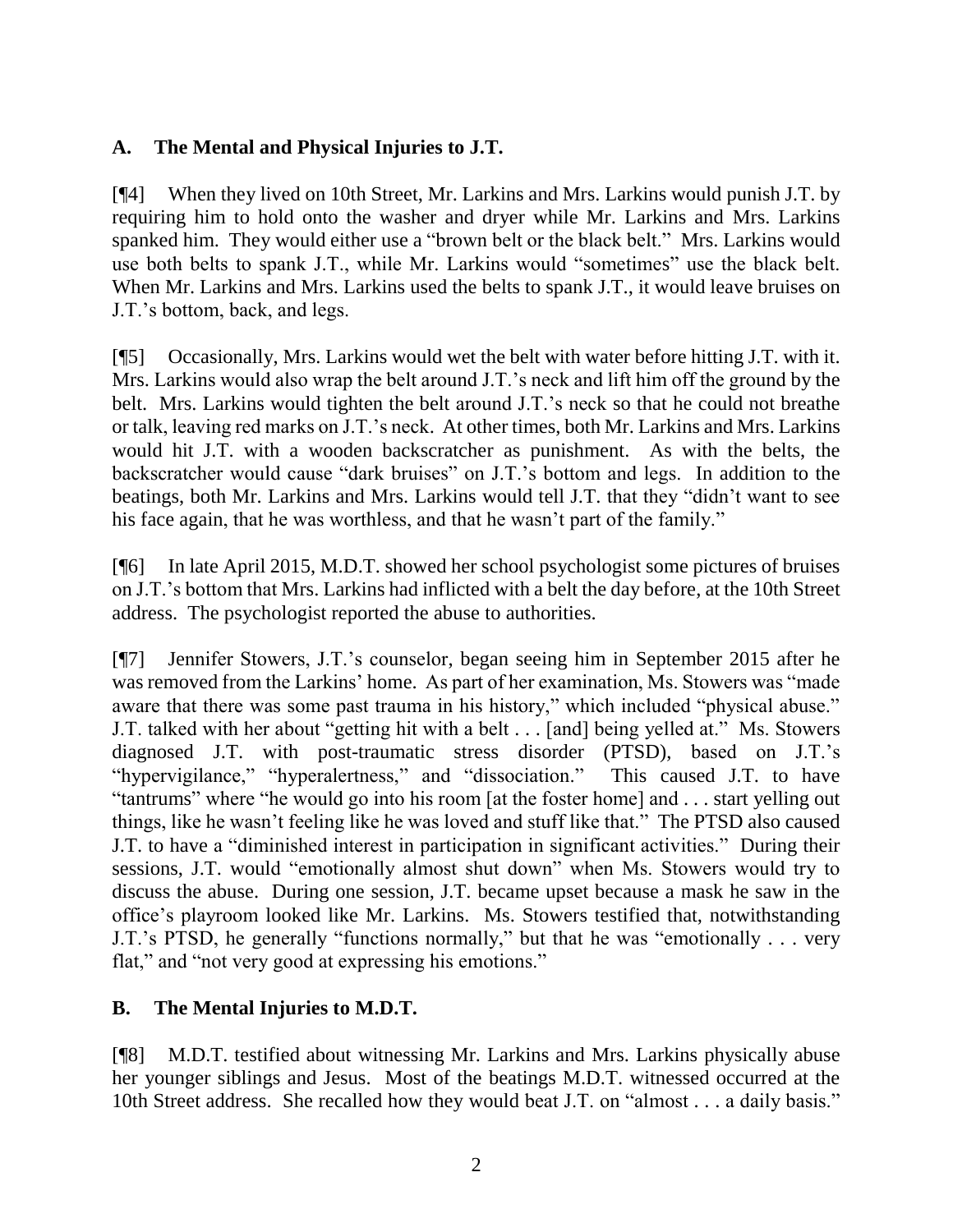She watched Mrs. Larkins use a wet belt to whip J.T., and saw her use a belt to choke J.T. She witnessed both Mr. Larkins and Mrs. Larkins beat J.T. with the wooden backscratcher. M.D.T. saw the bruises and welts these beatings left on J.T.'s bottom and lower back. She remembered one occasion when she watched Mr. Larkins beat J.T. with the backscratcher as J.T. screamed for help. She characterized these episodes as "very traumatizing." On one occasion, at the Merritt Road house, M.D.T. tried to intervene while Mrs. Larkins was choking J.T. with the belt, but Mrs. Larkins pushed M.D.T. into a wall.

[¶9] At the West Winds address, M.D.T. also watched the Larkins spank her younger sister, M.M.T., and later saw the bruises the beatings left on M.M.T. She also saw Mr. Larkins, at the West Winds address, whip J.K. with a belt while he called for help, leaving marks and bruises on J.K.'s back and behind his ear.

[¶10] M.D.T. testified that once Mrs. Larkins choked her with her hand. Both Mr. and Mrs. Larkins would also call her "stupid" and "fat." These verbal attacks made her feel "lonely," "worthless," and "alone" to the point that she wanted to die. M.D.T. lived with these feelings every day. Sometimes she would cope by cutting herself or making herself throw up. Despite the abuse she witnessed, M.D.T. was reluctant to tell anyone for fear of losing the only family she had known.

[¶11] After M.D.T. was removed from the Larkins' home, she lived at the Cathedral Home in Laramie. Stacey Scholl, the therapist at Cathedral Home, diagnosed M.D.T. with PTSD, depression, anxiety, and substance abuse. Ms. Scholl relied on the reports of the abuse M.D.T. witnessed to diagnose her with PTSD. Because of her mental illnesses, M.D.T. had a difficult time "processing her emotions[,] . . . connecting with others, . . . [and] function[ing] at times within her [social environment]."

# **C. The Abuse of Jesus Manzanares**

[¶12] Jesus was born with spina bifida and hydrocephalus. He has a hole in his spine and water on his brain. When he was younger, he had to have his right foot amputated. He has a shunt from his brain to his stomach and uses a wheelchair to get around. He also suffers from anxiety and attention deficit hyperactivity disorder (ADHD).

[¶13] In approximately 2011, when he was 17 years old, Jesus went to live with the Larkins in Cheyenne. Because of his disabilities, when Jesus would have particularly bad bowel movements, he would need help cleaning up, but did not ask Mr. Larkins or Mrs. Larkins for help because he "already knew what [the] answer was going to be." Jesus' grandmother testified that Jesus "has a hard time . . . doing things for himself."

[¶14] M.D.T. testified that she would help Jesus clean himself. The Larkins, however, refused to help Jesus clean himself. Instead, they would get "extremely angry" at Jesus and call him "worthless" and "crippled." While in the basement at the Merritt Road house,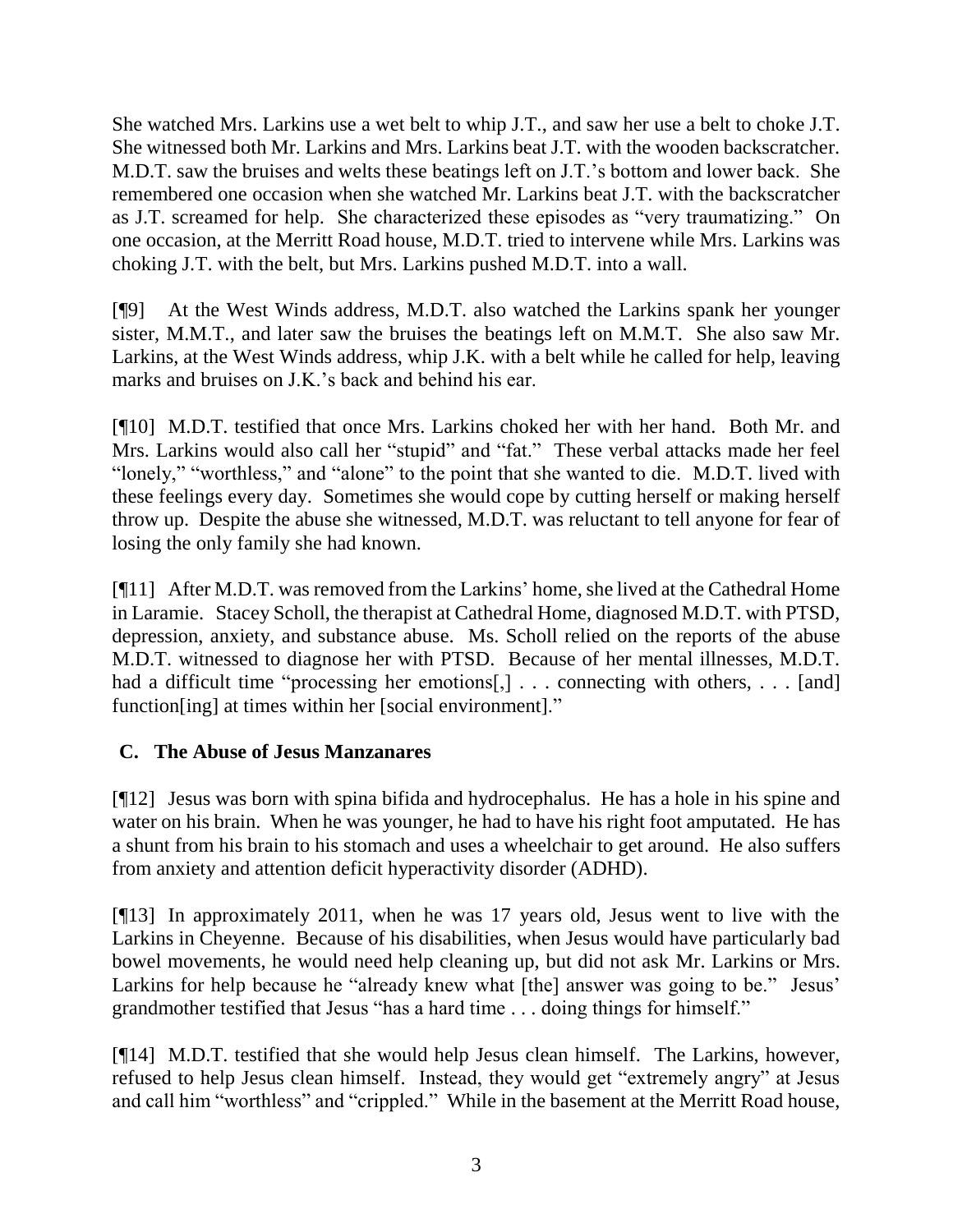M.D.T. saw Mrs. Larkins pull Jesus out of his wheelchair and beat him with her hands. Later that day, after Mr. Larkins returned home, he told Jesus that he was "worthless."

[¶15] On another occasion in the basement, Mrs. Larkins pushed Jesus to the ground for having a bowel movement on the couch. Jesus had another bowel movement in the garage and Mr. Larkins and Mrs. Larkins made him wash his clothes in the garage sink by hand without any gloves, while they berated him and told him that he was "sickening." Mr. Larkins also "knocked" him on his head because of his occasional incontinence.

# **D. The Physical Abuse of J.K.**

[¶16] J.K. and his mother lived with the Larkins at the West Winds address for approximately six months in 2010 and 2011. J.K.'s mother gave Mr. Larkins permission to discipline J.K. while she was at work. Mr. Larkins obliged and would punish J.K. for not doing his chores or for being disrespectful to Mrs. Larkins. As punishment, Mr. Larkins would require J.K. to get in the "front-lean rest position," a push-up position J.K. was required to hold with his arms extended until Mr. Larkins allowed him to stop.

[¶17] In January 2011, while being punished this way, J.K. could not hold the position because of an unrelated shoulder injury. As further punishment, Mr. Larkins used a belt to whip J.K. on his back and punched him on the side of the head. The belt left bruises on J.K.'s back and Mr. Larkins' hand left a mark on the side of J.K.'s head. The next day at school, J.K. reported the abuse to the school nurse and to Deputy Michael Poteet of the Laramie County Sheriff's Office. Deputy Poteet took pictures of J.K.'s injuries. Mr. Larkins was arrested shortly after, but the Laramie County District Attorney's Office dismissed the charges for insufficient evidence. The State refiled this charge against Mr. Larkins after the other children came forward with their accounts of abuse in the home.

# **E. The Recordings of Mr. Larkins' and Mrs. Larkins' Interviews with Detective Johnson**

[¶18] Detective Zach Johnson of the Cheyenne Police Department interviewed separately Mrs. Larkins and Mr. Larkins during his investigation of the abuse allegations. Those interviews were played, without objection, to the jury. Mr. Larkins' interview, conducted at the Cheyenne Police Department, was a video recording, while Mrs. Larkins' interview was conducted at her home and was an audio recording.<sup>2</sup>

[¶19] The State played Mr. Larkins' interview first. In it, Detective Johnson repeatedly asked Mr. Larkins if he thought the children were lying. Mr. Larkins said that he did. He

 <sup>2</sup> It appears from the record that the State played Mr. Larkins' entire interview. However, it is unclear if the State played Mrs. Larkins' entire interview. The district court assumed for purposes of its Rule 21 order that both interviews were played in their entirety to the jury. We will do the same.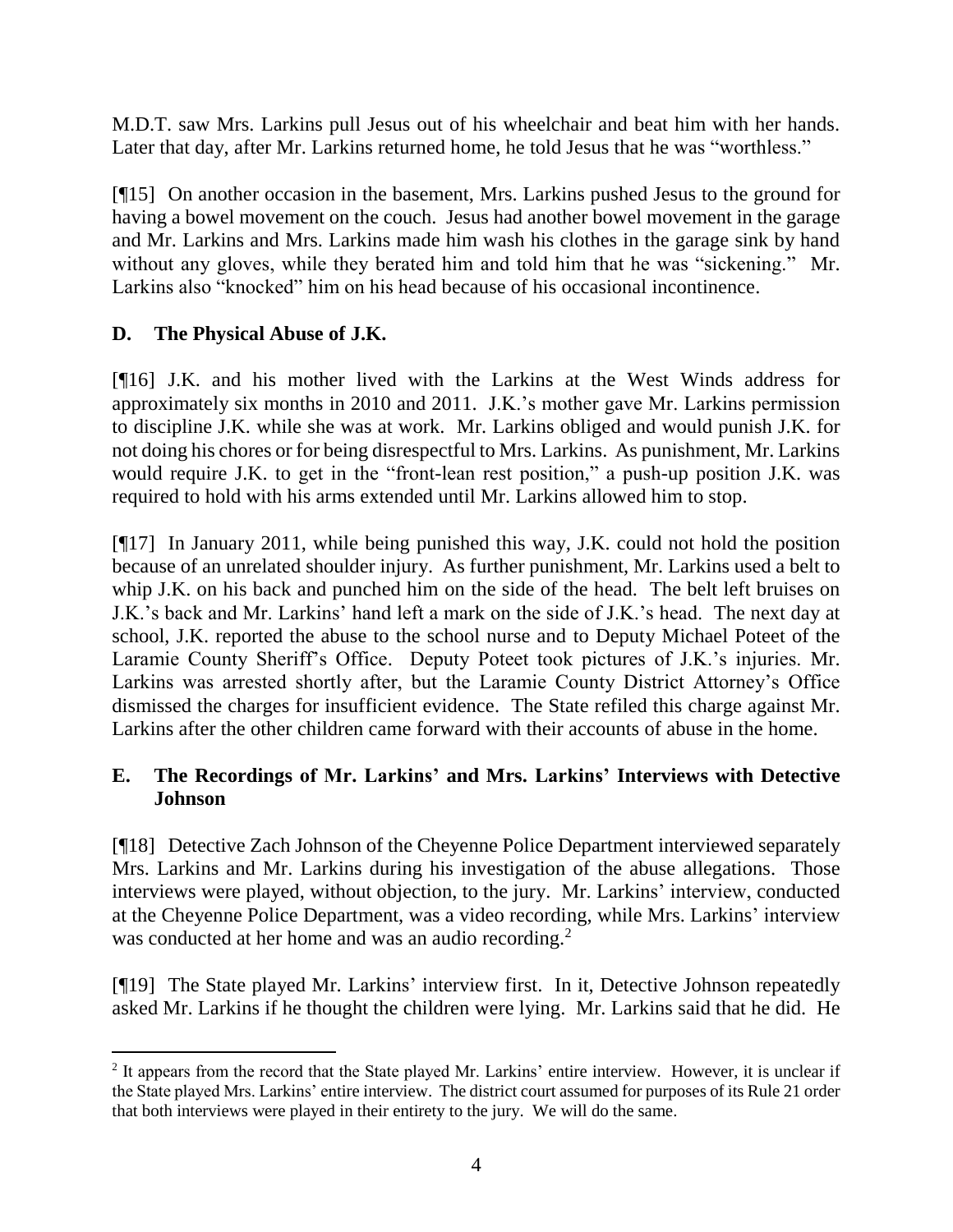also told Detective Johnson, "Have I thought of beating their a\*\* until bloody? Yes, I have.... Have I? No." When the conversation turned to the phrase "reasonable corporal punishment," Detective Johnson told Mr. Larkins that it meant "legal punishment," "physical, spanking, things like that," to which Mr. Larkins responded: "We'll beat their  $a^{**}$ , yeah . . . . We'll spank their  $a^{**}$ , we'll beat their  $a^{**}$ , yeah." Mr. Larkins clarified, however, that he meant only with their hands.

[¶20] During the interview, Detective Johnson stated that "I don't have a dog in this fight," and that he was only "the finder of fact." He also stated that he did not "want to have to tell [the people he has to report to] . . . we have this evidence, but [Mr. Larkins] and [Mrs. Larkins] said no, that never happened." At the end of the interview, when Detective Johnson discussed the backscratcher and some earlier statements Mr. Larkins had made regarding the backscratcher, Mr. Larkins stated, "We have a lawyer for that," and ended the interview.

[¶21] In both interviews, Detective Johnson discussed how all the children were forensically interviewed. He asserted that:

> I'm also trained in forensic interview[s]. I didn't do these forensic interviews . . . but I'm actually trained in them too. And you can tell when the kids have been coached as opposed to when they actually have contextual details [inaudible] to things that have happened, because they'll be able to say, yes, this happened but they won't be able to describe it. They won't be able to give things around it. So there's no signs of coaching or anything like that. So that's why -- they're credible statements from the children.

> There's 20 some thousand research articles by psychiatrists and people like that, people way smarter than I'll ever be, that research forensic interviewing of children that actually show forensic interview of a child is more credible than a statement from you or me as an adult because of how the information is gathered.[3]

[¶22] In addition, during her interview, Mrs. Larkins referenced "the whole civil stuff with the DA's office" and that she had a separate attorney for that matter. Towards the middle of the interview, Mrs. Larkins also stated, "this is where I'd like my lawyer." However, she then immediately told Detective Johnson that they could keep talking, and the interview continued.

<sup>&</sup>lt;sup>3</sup> This is taken from the audio recording of Mrs. Larkins' interview. A substantially similar discussion occurred in Mr. Larkins' interview.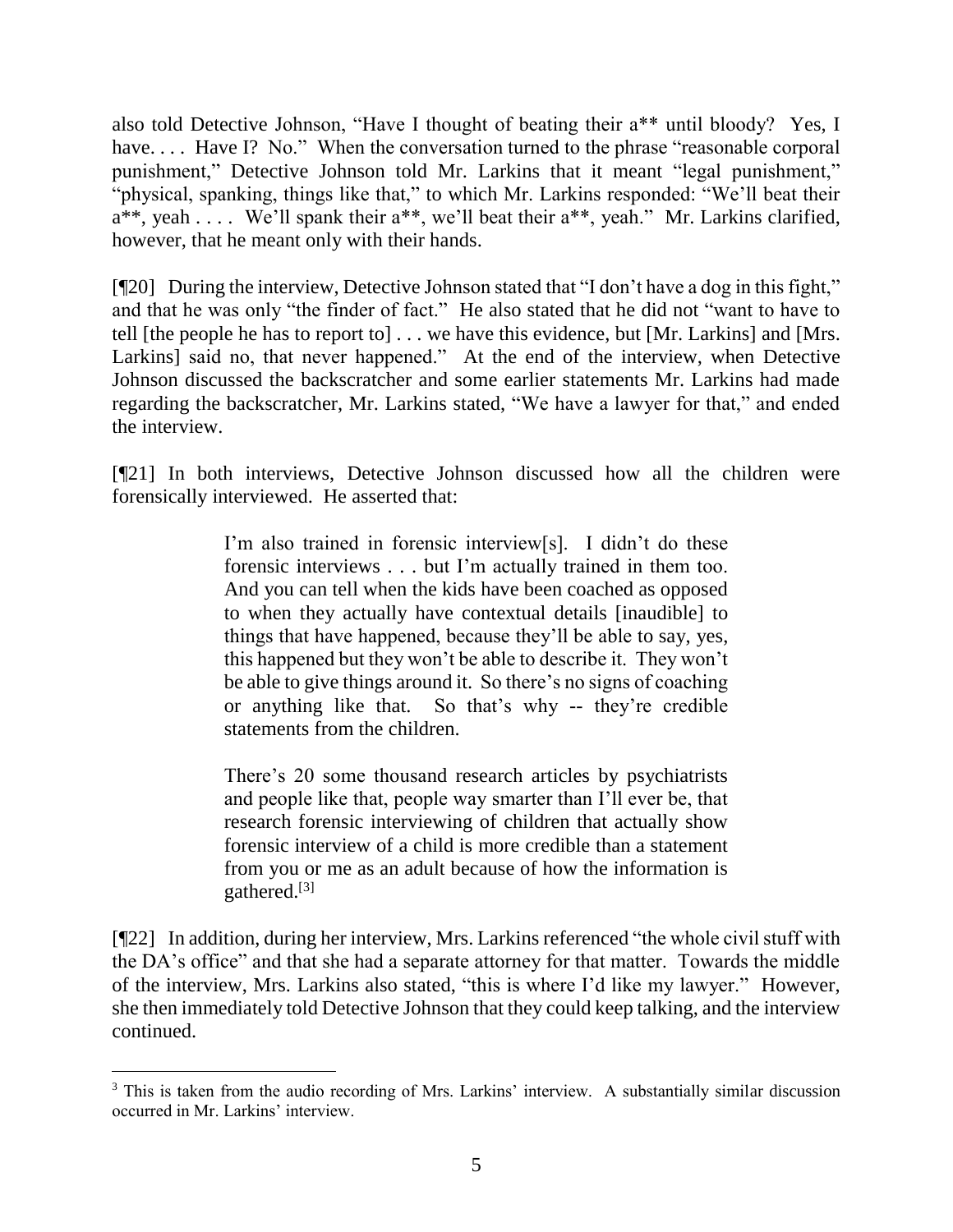[¶23] After the State played Mr. Larkins' interview, and while it was playing Mrs. Larkins' interview, the district court, outside the presence of the jury, voiced its concerns about some of the statements contained in the interviews. The court observed that, in both interviews, Detective Johnson appeared to be vouching for the children's credibility, and that, in Mr. Larkins' interview, the jury heard him request counsel and "invoke[] . . . his right to remain silent." Both Mr. Larkins' and Mrs. Larkins' counsel told the court that they had reviewed the recordings, identified those issues, and had decided that they would not object to playing the recordings. Mr. Larkins' counsel stated that she "thought there were a lot of good things that came out for us on that video." Similarly, Mrs. Larkins' counsel told the court that she wanted the recording played because it helped establish that Mrs. Larkins' defense—that these incidents did not happen—had been consistent from the beginning.

[¶24] The district court then asked each defense counsel if they wished to have the court issue a limiting instruction about some of the objectionable material in the recordings. Neither counsel requested a limiting instruction because they did not want to draw further attention to the objectionable material.

### **F. The Charges**

[¶25] In fall 2015, after M.D.T. had reported the abuse of J.T. in late April 2015, the State charged Mr. Larkins with one count of causing physical injury to J.K, in Docket No. 32- 780. Then, in Docket No. 32-782, the State charged Mr. Larkins with two counts of physical injury to J.T., one count of mental injury to J.T., one count of physical injury to M.M.T., one count of mental injury to M.M.T., one count of mental injury to M.D.T, and one count of abuse of a vulnerable adult regarding Jesus.<sup>4</sup> In Docket No. 32-781, the State charged Mrs. Larkins with three counts of physical injury to J.T., one count of mental injury to J.T., one count of physical injury to M.M.T., one count of mental injury to M.M.T., one count of mental injury to M.D.T., and one count of abuse of a vulnerable adult.

[¶26] The State moved, without objection, to join all three dockets for trial. The district court granted the State's motion, all three dockets were joined, and they proceeded to trial together. Towards the close of the evidence at trial, with no objection, the State moved to amend the Information to clarify the specific acts that it alleged constituted the physical injury to J.T. The district court granted the request. Thus, the charges, as they were submitted to the jury, other than those regarding  $\hat{M}$ .M.T.,<sup>5</sup> were:

<sup>4</sup> The circuit court dismissed some counts against both Mr. Larkins and Mrs. Larkins, which are not discussed in this opinion.

 $<sup>5</sup>$  The jury did not convict the Larkins of the charges related to M.M.T. Thus, we will refer to the facts and</sup> proceedings as they relate to M.M.T. only where relevant to other charges.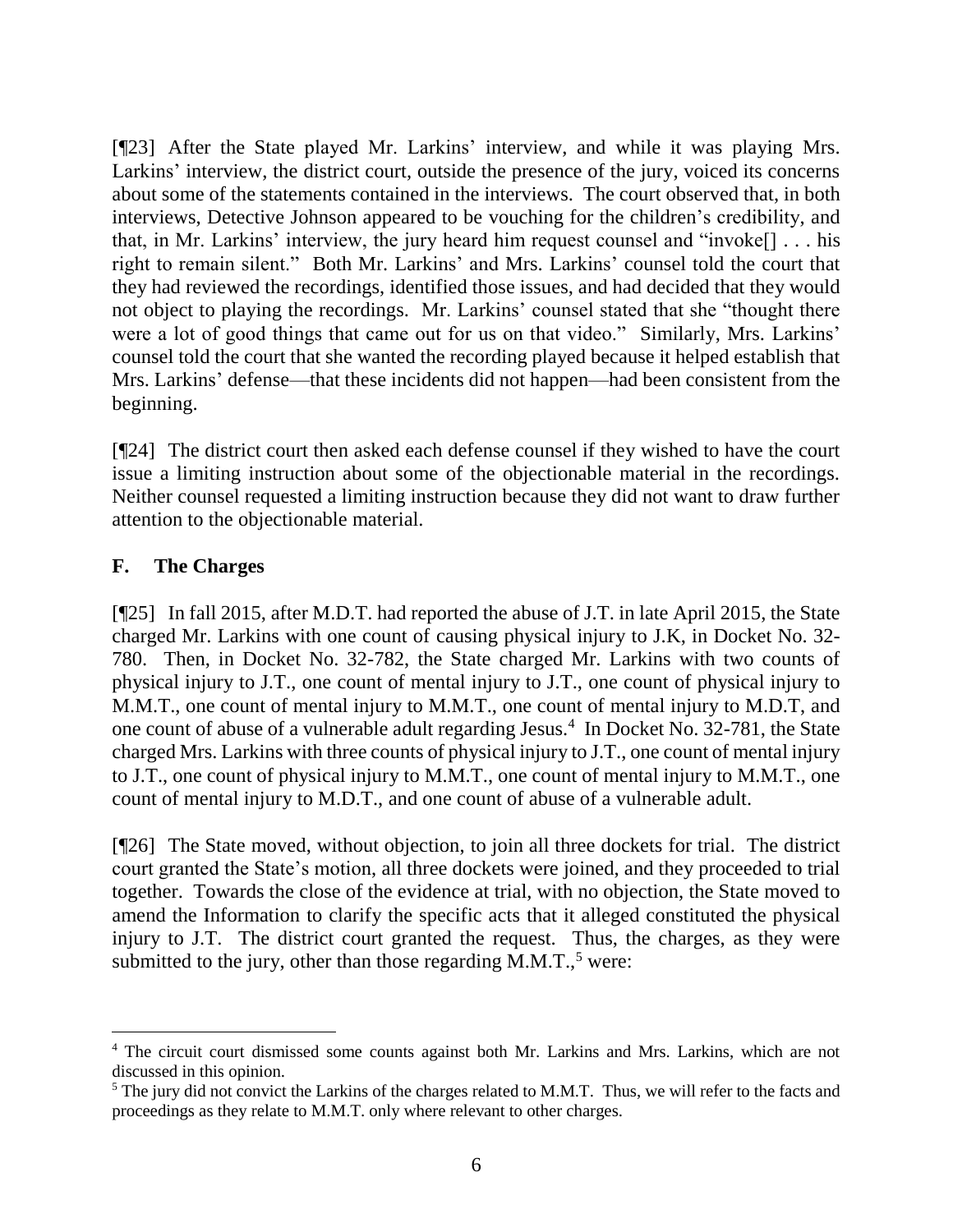**J.T.**

Mr. Larkins: two counts of physical injury caused between January 1, 2014 and December 31, 2014: with the black belt and with the backscratcher.

Mrs. Larkins: three counts of physical injury: one with the belt and one of choking him with the belt between January 1, 2014 and December 31, 2014; and one unspecified count for injuries inflicted on April 19, 2015.

Both: one count of mental injury caused between January 1, 2014 and April 30, 2015.

# **J.K.**

Mr. Larkins: one count of physical injury caused on January 13, 2011.

# **M.D.T.**

Both: one count of mental injury caused between January 1, 2014 and April 30, 2015.

### **Jesus**

Both: one count of abuse of a vulnerable adult caused between January 1, 2014 and December 31, 2014.

Additional information regarding the charges and testimony relevant to these charges is discussed below.

# **G. Verdict and Sentence**

[¶27] The jury convicted Mr. Larkins of two counts of physical abuse of J.T., one count of mental abuse of J.T., one count of mental abuse of M.D.T., one count of abuse of a vulnerable adult, and one count of physical abuse of J.K. The jury convicted Mrs. Larkins of three counts of physical abuse of J.T., one count of mental abuse of J.T., one count of mental abuse of M.D.T., and one count of abuse of a vulnerable adult. The district court sentenced Mr. Larkins to between three and five years in prison on each count. It ordered three counts to run concurrently, and ordered the remainder to also run concurrently, but suspended the remainder in favor of five years of probation to start after he served his imposed sentence. Thus, Mr. Larkins received an imposed sentence of three to five years in prison, with a consecutive term of probation for five years. The district court sentenced Mrs. Larkins to three concurrent sentences of between 18 and 36 months in prison, and three concurrent sentences of three to five years in prison. The former sentences were imposed, while the latter were suspended in favor of five years of probation.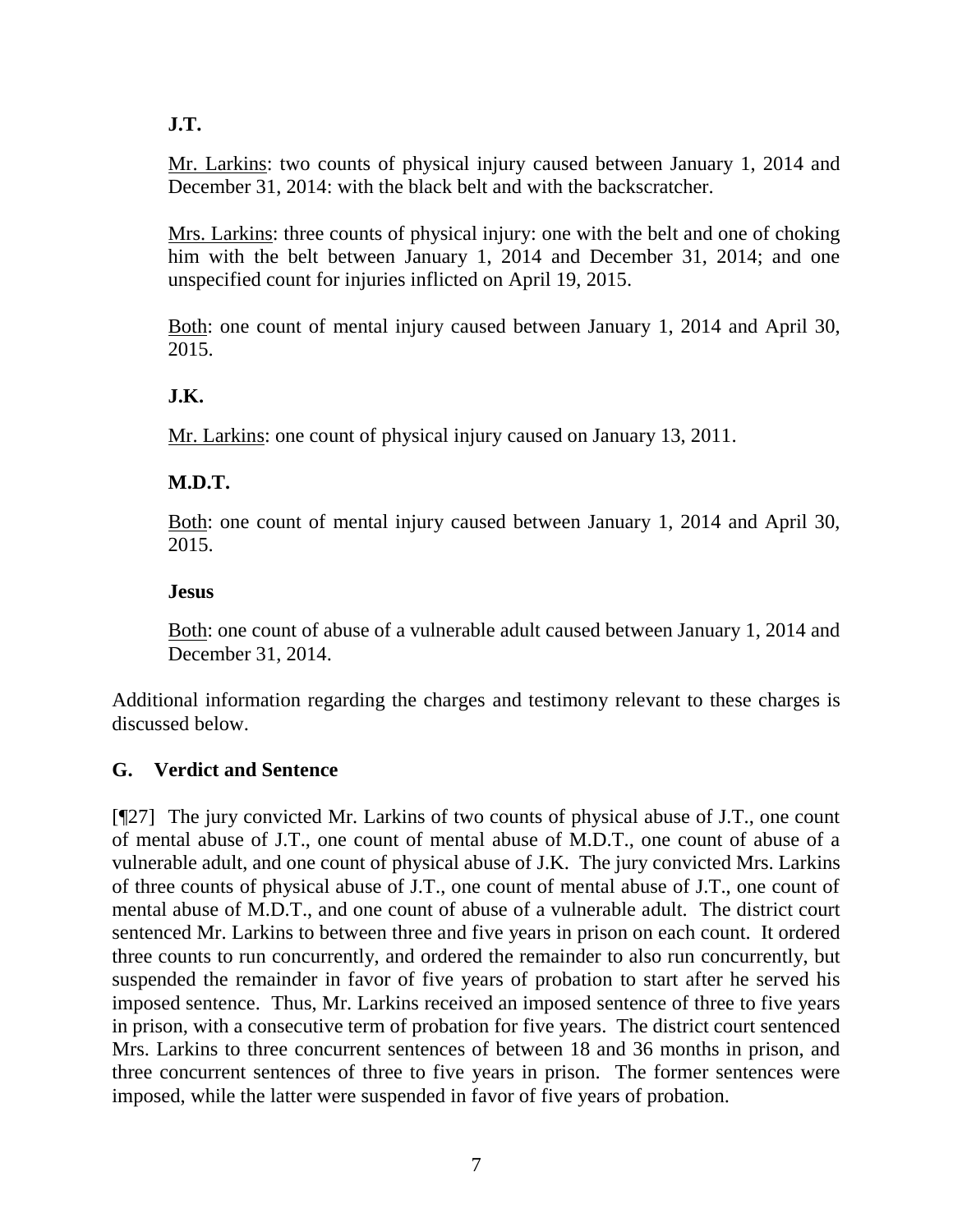[¶28] Both Larkins timely appealed the district court's judgments and sentences.

# *II. Rule 21 Proceedings*

[¶29] After the initial appeals in this case were docketed, Mr. Larkins filed a motion for a new trial with the district court under Rule 21 of the Wyoming Rules of Appellate Procedure. He argued that his trial counsel was constitutionally ineffective for three reasons: (1) failing to redact portions of Detective Johnson's interviews; (2) failing to request a bill of particulars; and (3) failing to object to the joinder of Mr. Larkins' two cases, Docket Nos. 32-780 and 32-782.

[¶30] Mrs. Larkins' Rule 21 motion contended that her trial counsel was deficient for two reasons: (1) allowing the unredacted interviews to be played to the jury without objection; and (2) failing to object to the joinder of Mrs. Larkins' case with Mr. Larkins' two cases. On December 20, 2017, the district court conducted a hearing on both motions.

# **A. Mr. Larkins' Trial Attorney**

[¶31] Mr. Larkins' attorney testified that she did not object to joinder, in part, because she believed that it was unlikely that the district court would deny the motion. Moreover, joining the case regarding J.K. with the other cases would help her create a picture that the State was "in hysteria" because it had initially dismissed the charge regarding J.K. and only decided to bring the case when the other children made reports. She also testified that she concluded that Mr. Larkins "needed" Mrs. Larkins' testimony about the family dynamics and history. She shared Mrs. Larkins' theory of defense that M.D.T. had encouraged her siblings to lie. She weighed Mr. Larkins' desire to join the cases and made a "strategic decision" to allow joinder.

[¶32] As to the interview recordings, counsel again made a strategic decision to "let it all play," and "couldn't believe our luck that they were playing it." Mr. Larkins' counsel concluded that the recording's beneficial content outweighed its objectionable material. For example, in the recording Mr. Larkins discussed his belief that the children were lying. Mr. Larkins' counsel also made a strategic decision not to request a limiting instruction from the court because it might call the jury's attention to the objectionable material. Finally, she did not attempt to redact the recordings to remove the vouching and other objectionable material because she was afraid it would cause confusion regarding Mr. Larkins' answers to particular questions.

[¶33] As to her decision not to request a bill of particulars, counsel testified that "We always knew what the counts were -- or what the allegations were. The only confusion was which allegation went with which count. . . . It was very clear from the preliminary hearing on what was what." Even at the time of the Rule 21 hearing, she believed she "had everything [] needed to prepare for trial."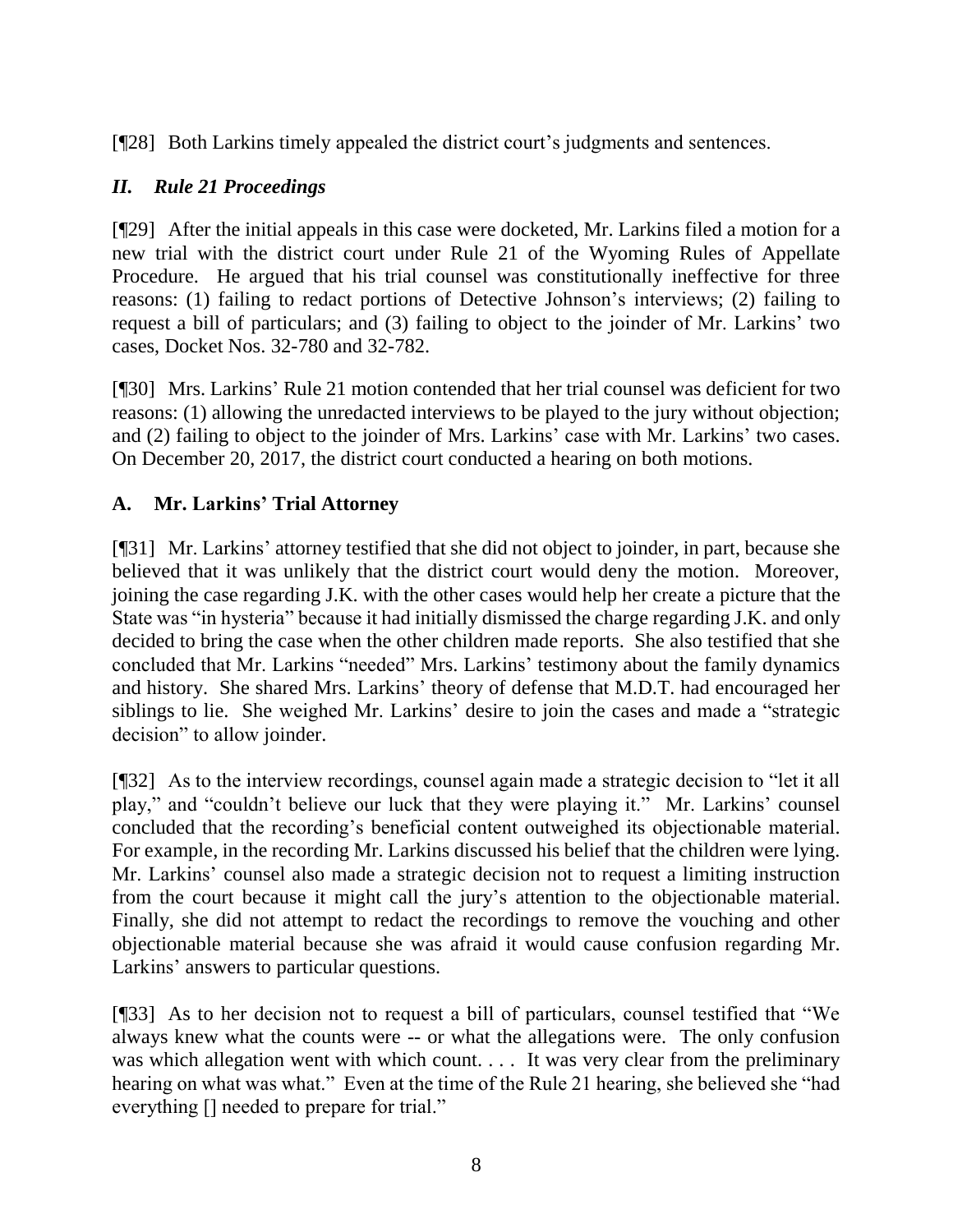## **B. Mrs. Larkins' Trial Attorney**

[¶34] Mrs. Larkins' trial counsel discussed her similar theory of defense that the children were lying, and that the children's biological mother had "put up" M.D.T. to make up the allegations. Counsel recalled that she, Mr. Larkins, Mrs. Larkins, and Mr. Larkins' trial counsel, all agreed to join the three pending cases for trial. She stated that, by joining the case, she was able to have witnesses, who would otherwise only pertain to Mr. Larkins (e.g., his boss and co-workers), testify about the family dynamics that she believed were beneficial to Mrs. Larkins' case. But she also considered how J.K.'s accusations, against only Mr. Larkins, might negatively impact her case. In the end, however, counsel concluded that the joinder was appropriate and, thus, did not object to the State's motion to join the cases.

[¶35] As to the recordings of the interviews, counsel testified that their introduction allowed her to introduce otherwise inadmissible evidence which she believed supported Mrs. Larkins' defense. For example, in the interviews both Mr. Larkins and Mrs. Larkins discussed their personal theories that the children were lying and that M.D.T. had concocted the whole story. Despite her knowledge of the vouching in the video, she made a "strategic decision" to allow the video into evidence.

## **C. The District Court's Decision**

[¶36] The district court concluded that both trial counsel had "strategic reasons to join the cases for trial." The Larkins had similar theories of defense and joinder permitted them to use evidence that might otherwise have been inadmissible. The court also stated that "if the [Larkins] had objected to joinder, th[e] court would likely have overruled their objections" because Rules 8 and 13 of the Wyoming Rules of Criminal Procedure "'favor joint trials'" (quoting *Earley v. State*, 2011 WY 164, ¶ 5, 267 P.3d 561, 563 (Wyo. 2011)) when the charges are "'of the same or similar character'" (quoting W.R.Cr.P. 8).

[¶37] Turning to the interview recordings, the district court held that both trial counsel "made a deliberate decision" to let the recordings play in their entirety because they believed that the recordings "helped advance their theory of defense." The court continued:

> This court understands defense counsels' arguments that the recorded interviews contained information that potentially helped their clients. In both interviews, the [Larkins] asserted their innocence and denied that they had physically abused any of the children. Furthermore, by offering the statements, counsel could argue that the positions of their clients had always been consistent, from the beginning of the investigation to time of trial. The interviews further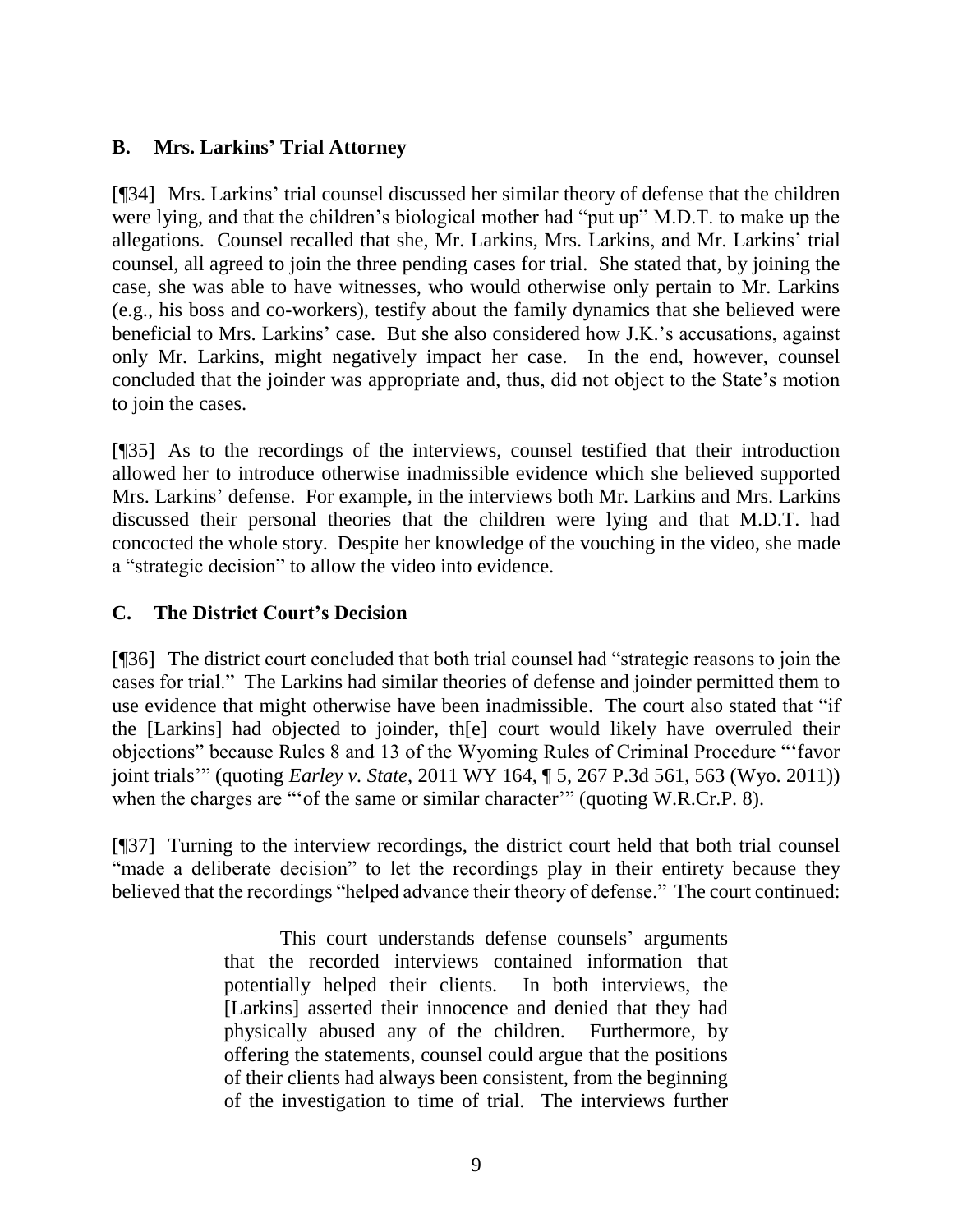allowed the [Larkins] to advance their theory of defense that the oldest daughter, [M.D.T.], had recently been grounded (for wrecking their car), thus establishing that she had a potential motive to leave the home and to encourage her younger siblings to fabricate the allegations.

[¶38] The district court did not address whether trial counsels' strategic decisions amounted to deficient performance on the part of either counsel. Rather, it concluded that neither Mr. Larkins nor Mrs. Larkins suffered material prejudice because of their counsels' decisions to let the recordings play. The court concluded that, even without the recordings, "the State . . . presented strong evidence of the [Larkins'] guilt to the jury." The court referenced the victims' "credible and detailed testimony of the abuse they suffered," the physical evidence presented, and corroboration of the victims' testimony by other witnesses.

[¶39] Finally, the district court concluded that Mr. Larkins' argument regarding his attorney's failure to request a bill of particulars could "be disposed of easily." The court cited Mr. Larkins' attorney's testimony at the Rule 21 hearing that "she was fully informed of the nature of the charges that the State filed against her client." The court found neither counsel was ineffective and denied the motions for a new trial. Mr. Larkins and Mrs. Larkins timely appealed, and this Court consolidated the appeals.

# *DISCUSSION*

### *I. Whether the State Presented Sufficient Evidence*

[¶40] When evaluating whether the State provided sufficient evidence to meet its burden, we "'examine and accept as true the State's evidence and all reasonable inferences which can be drawn from it.'" *Villarreal v. State*, 2017 WY 81, ¶ 26, 398 P.3d 512, 520 (Wyo. 2017) (quoting *Bean v. State*, 2016 WY 48, ¶ 44, 373 P.3d 372, 386 (Wyo. 2016)). "We disregard any evidence that conflicts with the State's evidence." *Villarreal* ¶ 26, 398 P.3d at 520 (citing *Pena v. State*, 2015 WY 149, ¶ 16, 361 P.3d 862, 866 (Wyo. 2015)). After examining the State's evidence, whether direct or circumstantial, the sole inquiry is "whether a rational trier of fact could find that the essential elements of a crime were proven beyond a reasonable doubt." *Flores v. State*, 2017 WY 120, ¶ 12, 403 P.3d 993, 996 (Wyo. 2017); *see also Villarreal*, ¶ 26, 398 P.3d at 520.

# **A. Mr. Larkins' Physical Abuse of J.K. and J.T.**

[¶41] Mr. Larkins contends that the evidence was insufficient to establish that he was the proximate cause of J.K.'s and J.T.'s physical injuries. Under Wyo. Stat. Ann. § 6-2- 503(b)(i) (LexisNexis 2017), a person responsible for a child's welfare is guilty of child abuse if they intentionally or recklessly inflict physical injury on that child. "Physical injury" is defined as: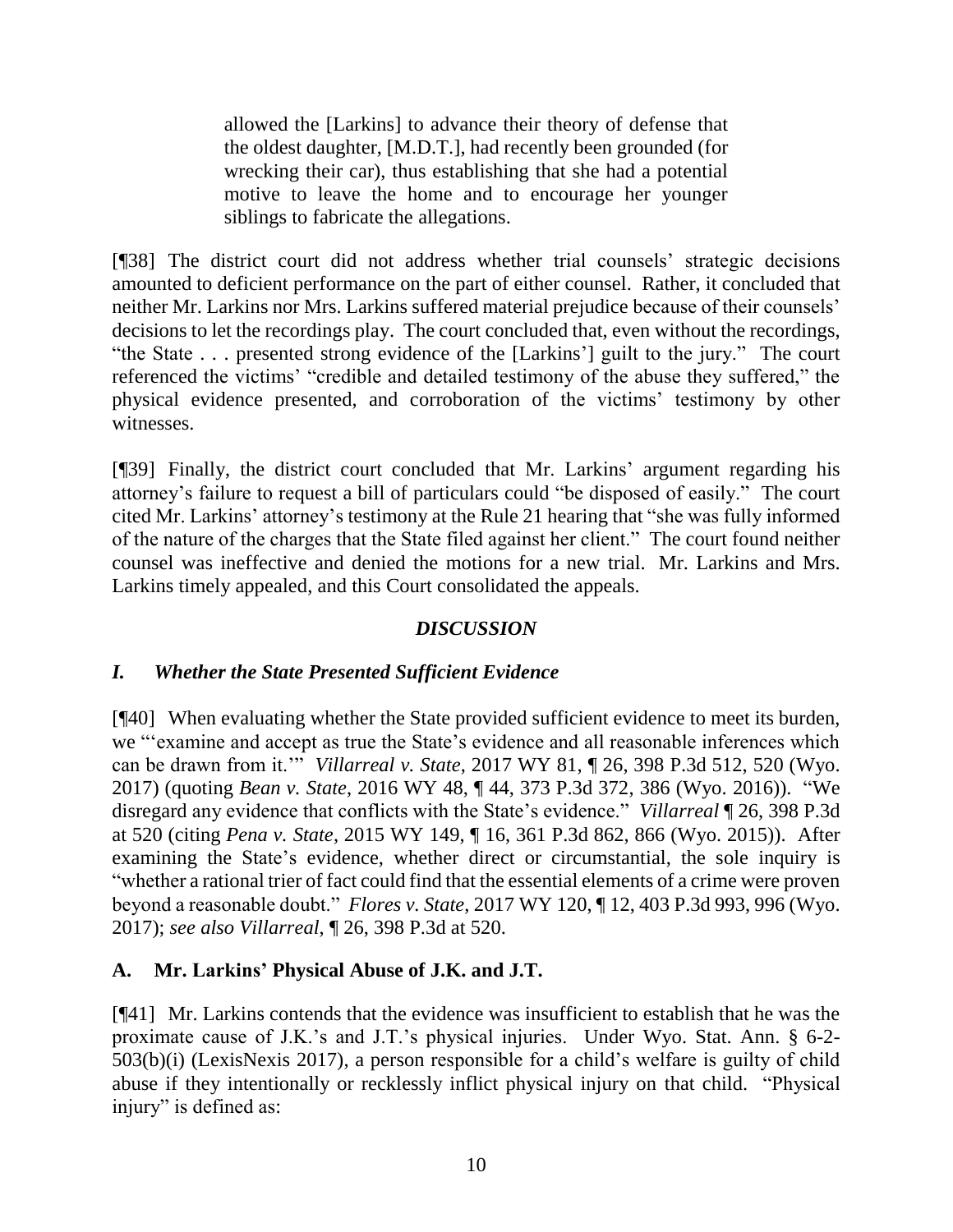[A]ny harm to a child including but not limited to disfigurement, impairment of any bodily organ, skin bruising if greater in magnitude than minor bruising associated with reasonable corporal punishment, bleeding, burns, fracture of any bone, subdural hematoma or substantial malnutrition . . . .

Wyo. Stat. Ann. § 14-3-202(a)(ii)(B) (LexisNexis 2017).

[¶42] When injury is an element of a particular crime, the State must prove that the defendant's conduct was the proximate cause of the alleged injury. *See, e.g.*, *Grimes v. State*, 2013 WY 84, 10, 304 P.3d 972, 975 (Wyo. 2013). "To be the 'proximate cause,' the . . . injury must be the natural and probable consequence of the defendant's wrongful conduct; a 'substantial factor' in bringing about the injuries or death.'" *Id.* (quoting *Allen v. State*, 2002 WY 48, ¶ 42, 43 P.3d 551, 565-66 (Wyo. 2002)) (alterations in original). Count I alleged that Mr. Larkins caused physical injury to J.T. "by using a black belt . . . ." Count II alleged that he caused physical injury "by using a backscratcher." Both counts alleged that the abuse occurred between January 1, 2014 and December 31, 2014. The jury instructions incorporated these essential elements.

[¶43] Mr. Larkins argues that the evidence was insufficient to prove that he used a black belt or backscratcher to cause physical injury to J.T. In addition, he asserts that, even if there was, there is a lack of evidence tying a particular incident to a particular injury.

[¶44] J.T. testified that Mr. Larkins would "sometimes" use the black belt as punishment if J.T. did not complete his chores. J.T. recalled that the belt would leave bruises on his bottom, back, and legs. Although J.T. said that only Mrs. Larkins would use the backscratcher, his three other siblings all recalled seeing Mr. Larkins use the backscratcher on J.T. Jesus and M.D.T. recalled seeing bruises and welts on J.T.'s bottom and legs after J.T. was hit with the backscratcher. M.D.T. remembered that the beating with the backscratcher "started" while they were living at the 10th Street house, where they lived beginning in November 2014. It is the jury's job to weigh conflicting testimony and decide who to believe. *See, e.g.*, *Willis v. State*, 2002 WY 79, ¶ 8, 46 P.3d 890, 894 (Wyo. 2002). Given the verdict rendered, it is obvious that the jury believed J.T.'s siblings regarding whether Mr. Larkins used the backscratcher on J.T. On appeal, we do not second-guess that decision. *See, e.g.*, *Villarreal*, 2017 WY 81, ¶ 26, 398 P.3d at 520.

[¶45] When J.T. and his siblings discussed the effects of the beatings with the belt and backscratcher, they discussed the injuries as occurring every time the Larkins used the belt and backscratcher to beat J.T. A reasonable person could conclude that the bruises and welts J.T. and his siblings saw on J.T.'s body were the "natural and probable consequence" of the use of a belt and a wooden backscratcher to punish J.T. Based on the testimony and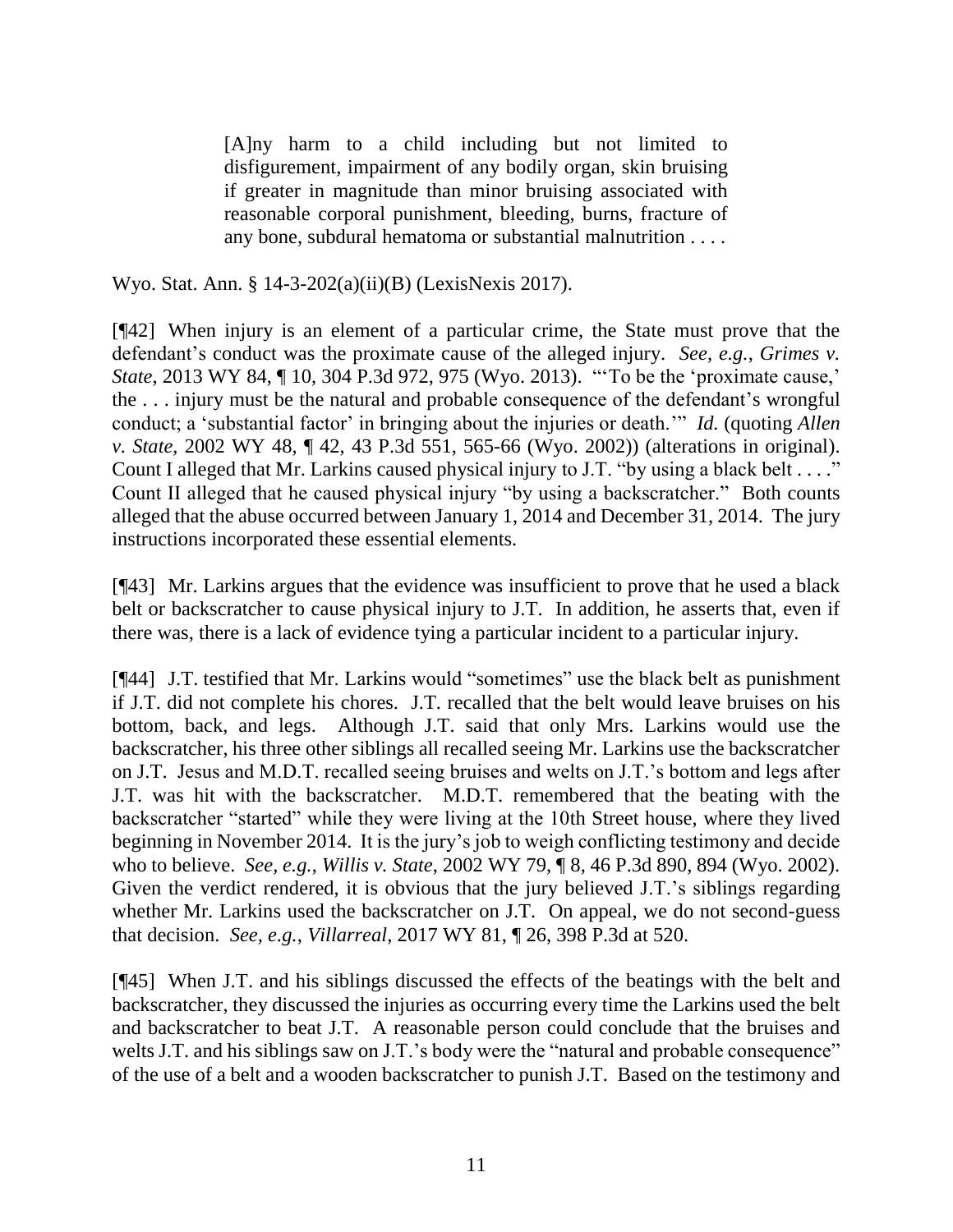evidence, a reasonable person could conclude that Mr. Larkins caused physical injury to J.T. by beating him with the belt and backscratcher.<sup>6</sup>

[¶46] With respect to the abuse of J.K., Mr. Larkins' briefly argues that the State had previously declined to prosecute the allegations when they arose in 2011, and that the only "witnesses . . . [were] Mr. and [Mrs.] Larkins and J.K." A review of the relevant testimony establishes that there was sufficient evidence. J.K. testified that, on January 13, 2011, he was punished for being disrespectful towards Mrs. Larkins. He then recounted how his then existing shoulder injury made it difficult to hold the "position" demanded by Mr. Larkins. When he could not hold the position and fell to the floor, Mr. Larkins whipped him with a belt and punched him on the side of the head. J.K. remembered the pain and the bruises on his back and head. Those injuries were documented and corroborated by two other witnesses—the school nurse and Deputy Poteet. We conclude that the State presented sufficient evidence that Mr. Larkins intentionally caused physical injury to J.K.

# **B. Mr. Larkins' and Mrs. Larkins' Mental Abuse of J.T. and M.D.T.**

[¶47] The jury convicted Mr. Larkins of one count of child abuse causing mental injury to J.T. and one count of child abuse causing mental injury to M.D.T. It convicted Mrs. Larkins of the same. All four counts were found to have occurred between January 1, 2014 and April 30, 2015. This time frame encompassed the period when the Larkins lived at the Merritt Road and 10th Street addresses. The State had to prove that Mr. Larkins' and Mrs. Larkins' conduct was the proximate cause of J.T.'s and M.D.T.'s mental injury between January 1, 2014 and April 30, 2015. *See, e.g.*, *Grimes*, 2013 WY 84, ¶ 10, 304 P.3d at 975.

[¶48] The Larkins do not dispute that the children have mental injuries. Rather, they assert that J.T. and M.D.T. were experiencing mental illnesses before the charged abuse in this case and that those illnesses were substantially similar to those diagnosed after they were removed from the home. Thus, they argue, the evidence was insufficient to establish that their conduct caused J.T.'s and M.D.T.'s mental injuries. In support of their argument, they cite extensively to the testimony of Dr. Mary Ellen Sternitzke.

[¶49] Dr. Sternitzke, a licensed psychologist, evaluated M.D.T. in January 2014 and evaluated J.T. in June 2014, at the request of the children's therapist at the time. Dr. Sternitzke noted that M.D.T. "has a lot of difficulty inhibiting or controlling her behavior" and "emotional control problems." She diagnosed M.D.T. with depression and PTSD. Dr. Sternitzke opined that M.D.T.'s problems likely stemmed from being exposed to alcohol or drugs as a fetus, as well as having a "bad experience with a 19-year-old boy." At the time of M.D.T.'s evaluation, M.D.T. did not divulge that the Larkins were abusing her or

 <sup>6</sup> Mr. Larkins does not argue that the bruises and welts J.T. and his siblings discussed were insufficient to meet the definition of "physical injury" discussed above. Rather, his argument pertains to whether the evidence was sufficient to connect a specific act to an injury.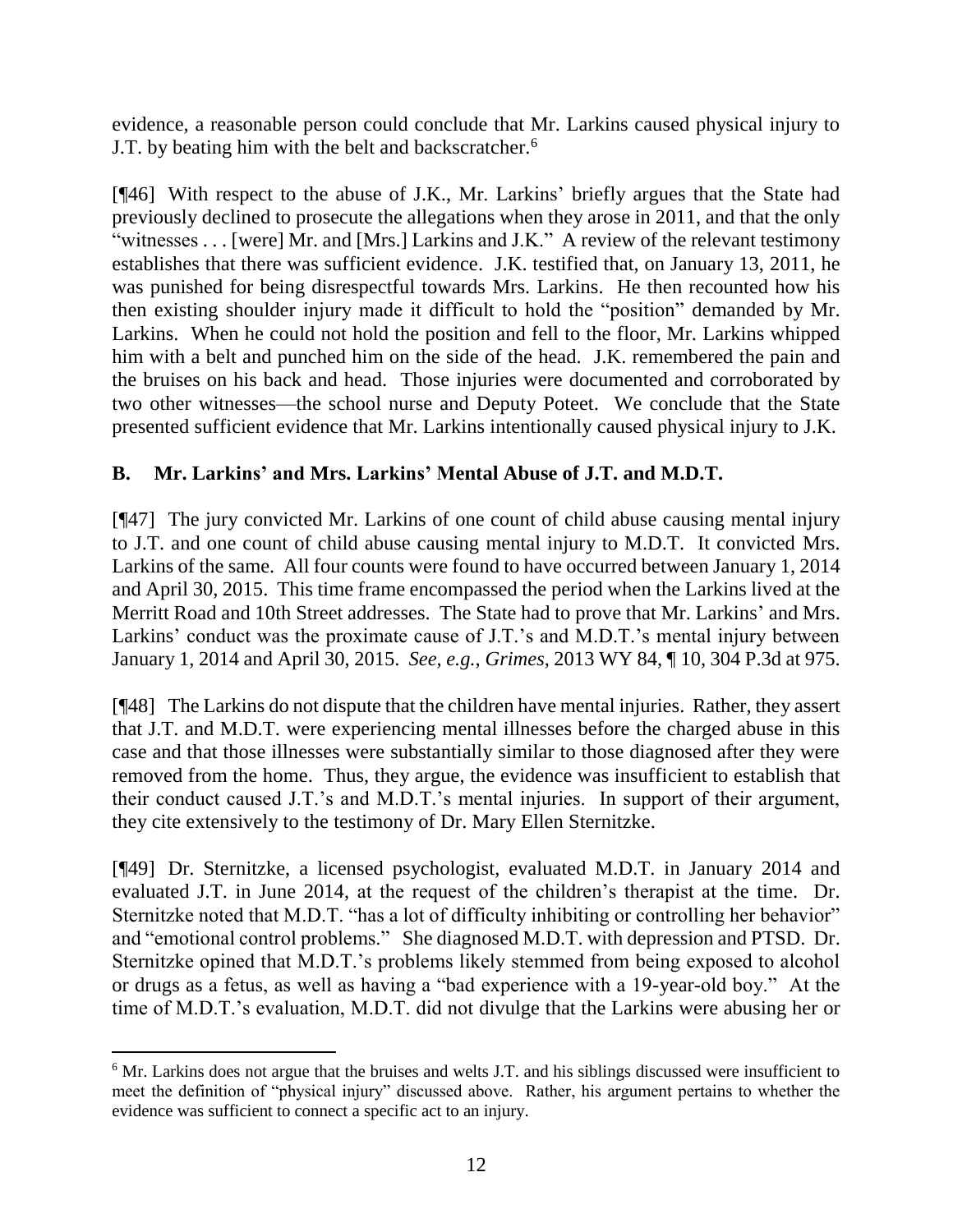her siblings. M.D.T. also claimed that she had been self-harming since she was twelve- or thirteen-years old (prior to the alleged mental abuse in this case).

[¶50] Dr. Sternitzke diagnosed J.T. with autism, depression, PTSD, and ADHD. Again, she tied these illnesses to likely fetal alcohol exposure. Dr. Sternitzke recognized that the diagnoses she made in 2014 were substantially similar to those made in 2015 by Ms. Stowers (for J.T.) and Ms. Scholl (for M.D.T.). She also agreed that it is difficult to say, "with any degree of certainty," what causes PTSD in a child. "Mental injury" is defined as:

> [A]n injury to the psychological capacity or emotional stability of a child as evidenced by an observable or substantial impairment in [their] ability to function within a normal range of performance and behavior with due regard to [their] culture.

Wyo. Stat. Ann. § 14-3-202(a)(ii)(A) (LexisNexis 2017).

[¶51] J.T. testified extensively about the abuse Mr. Larkins and Mrs. Larkins inflicted on him. In September 2015, his counselor, Ms. Stowers, diagnosed him with PTSD. J.T. was "hyperalter[]" and "dissociati[ve]." He had a "diminished interest in participation in significant activities," and was "not very good at expressing his emotions." Ms. Stowers relied in part on the reported physical abuse that J.T. endured while living with the Larkins to reach her diagnosis.

[¶52] M.D.T. also testified about the abuse she witnessed Mr. Larkins and Mrs. Larkins inflict on her siblings and Jesus, which was "very traumatizing" for M.D.T. She also testified that Mr. Larkins and Mrs. Larkins called her "fat" and "stupid" and made her want to die. To cope, she resorted to self-harm. M.D.T.'s therapist, Ms. Scholl, diagnosed her with PTSD, depression, anxiety, and substance abuse, caused by the abuse she witnessed. She concluded that M.D.T.'s mental illnesses have negatively affected her ability to function within her social environment.

[¶53] Both Ms. Stowers and Ms. Scholl attributed J.T.'s and M.D.T.'s mental illnesses, in part, to the abuse they suffered and witnessed. They also discussed how those mental illnesses have affected J.T.'s and M.D.T.'s ability to function "within a normal range of performance." We have previously recognized that experiencing and witnessing domestic violence is sufficient to establish the mental injury element of child abuse. *See In re KLS*, 2004 WY 87, ¶ 18, 94 P.3d 1025, 1029 (Wyo. 2004). "A young child is not a mere bystander to domestic violence. The consequences of subjecting [a child] to such dysfunctional behavior are manifested in [their] documented psychological problems." *Id.*,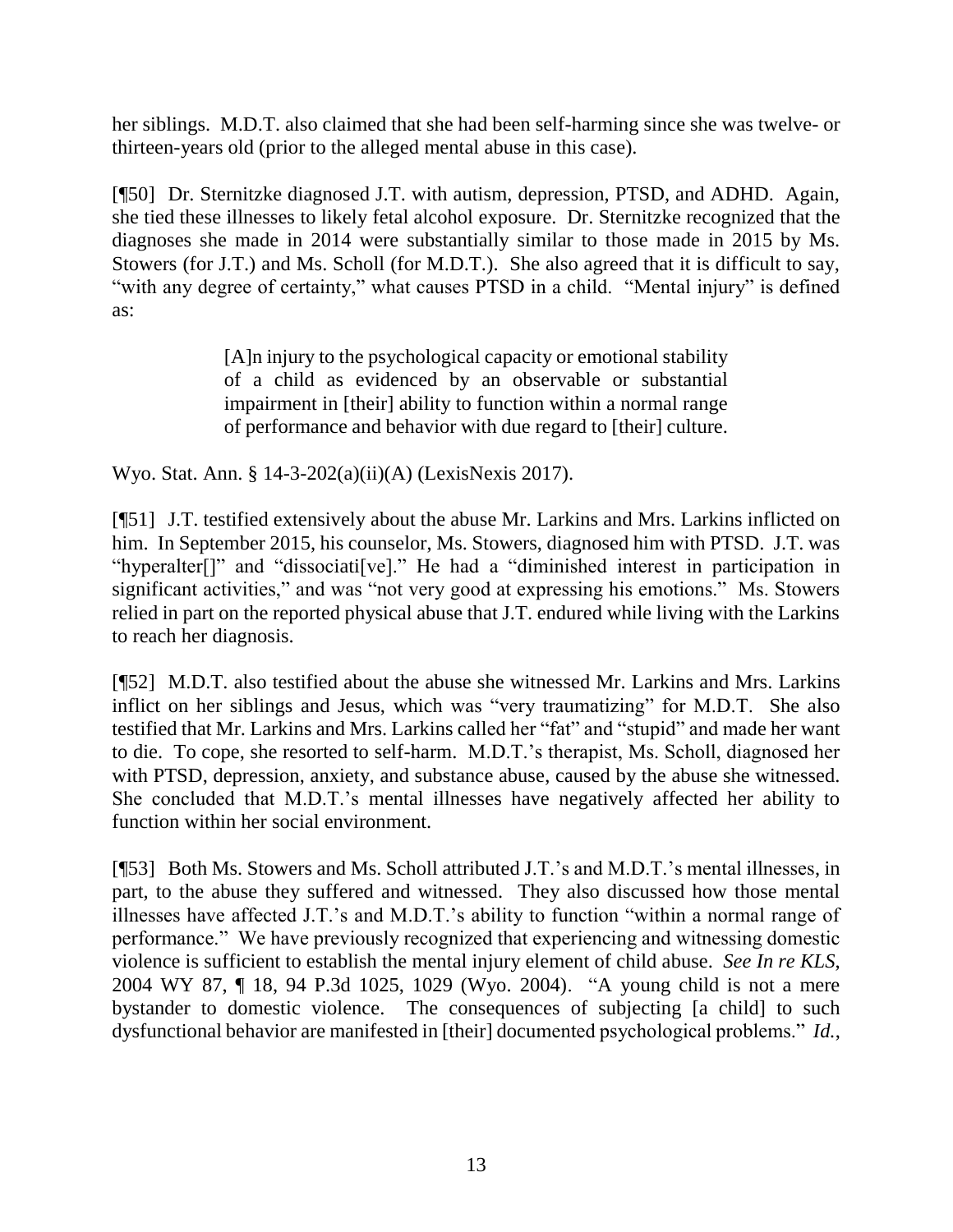123, 94 P.3d at 1031 (footnote omitted).<sup>7</sup> In *KLS*, the child's social worker diagnosed her with PTSD because of her exposure to domestic violence in the home. *Id.* at ¶ 20, 94 P.3d at 1030. *See also In re ZKP*, 979 P.2d 953, 958 (Wyo. 1999) (relying on the child's selfharm to support a finding of mental injury caused by child abuse).

[¶54] We find the Larkins' arguments unpersuasive. Even assuming Dr. Sternitzke's testimony wholly supported their argument that the children had preexisting conditions unconnected to the Larkins' conduct, that is not a basis to conclude that the State presented insufficient evidence. On appeal, we disregard the evidence favorable to the appellant and construe the evidence and all favorable inferences in favor of the State. *Villarreal*, 2017 WY 81,  $\sqrt{26}$ , 398 P.3d at 520. The testimony and evidence presented was sufficient for a reasonable person to conclude that J.T.'s and M.D.T.'s mental injuries were caused by the Larkins' conduct.

[¶55] The general purpose of the child abuse statutes is "to protect the most helpless members of our society . . . ." *See Foltz v. State*, 2017 WY 155, ¶ 20, 407 P.3d 398, 403 (Wyo. 2017). We reject the notion implicit in the Larkins' argument that, because the children had suffered mental injury before they came into the Larkins' home, additional abuse could not cause further demonstrable damage. If the mental illnesses that Dr. Sternitzke identified did preexist the Larkins' abuse, that does not preclude a reasonable person from concluding that their conduct, standing alone, caused or "exacerbated" J.T.'s and M.D.T.'s conditions. *See, e.g.*, *Gifford v. State*, 2017 WY 93, ¶ 36, 399 P.3d 1240, 1248 (Wyo. 2017) ("Mr. Tibbets has presented no argument or authority indicating that the abuse contemplated by Wyo. Stat. Ann. § 6-2-503(b)(ii) must occur contemporaneously with a single reckless act."); *V.S.B. v. State, Dep't of Health & Soc. Servs., Div. of Family & Youth Servs.*, 45 P.3d 1198, 1204 (Alaska 2002).<sup>8</sup>

> Psychological abuse is the *sustained, repetitive, inappropriate behavior* which damages or substantially reduces the creative and developmental potential of crucially important mental faculties and mental processes of a child; these faculties and processes include intelligence, memory, recognition, perception, attention, imagination, and moral development.

Sana Loue, *Legal and Epidemiological Aspects of Child Maltreatment*, 19 J. Legal Med. 471, 483 (1998) (citation omitted) (emphasis added).

<sup>7</sup> Although *KLS* concerned the termination of parental rights under Title 14 of the Wyoming Statutes, the criminal code cross-references the definition of mental injury from Title 14. *See* Wyo. Stat. Ann. § 6-2- 503(a)(ii)(B) (LexisNexis 2017). Moreover, "we have previously recognized [Title 14's] utility in determining whether a child has been criminally abused." *Dunsmore v. State*, 2007 WY 40, ¶ 19, 153 P.3d 275, 281 (Wyo. 2007) (citing *Goldade v. State*, 674 P.2d 721, 725 (Wyo. 1983)).

<sup>8</sup> The definition of "mental injury" in *V.S.B.* is substantially similar to the definition in Wyoming. *Compare* Alaska Stat. Ann. § 47.17.290(10) (LexisNexis 2018) *with* Wyo. Stat. Ann. § 14-3-202(a)(ii)(A) (LexisNexis 2017).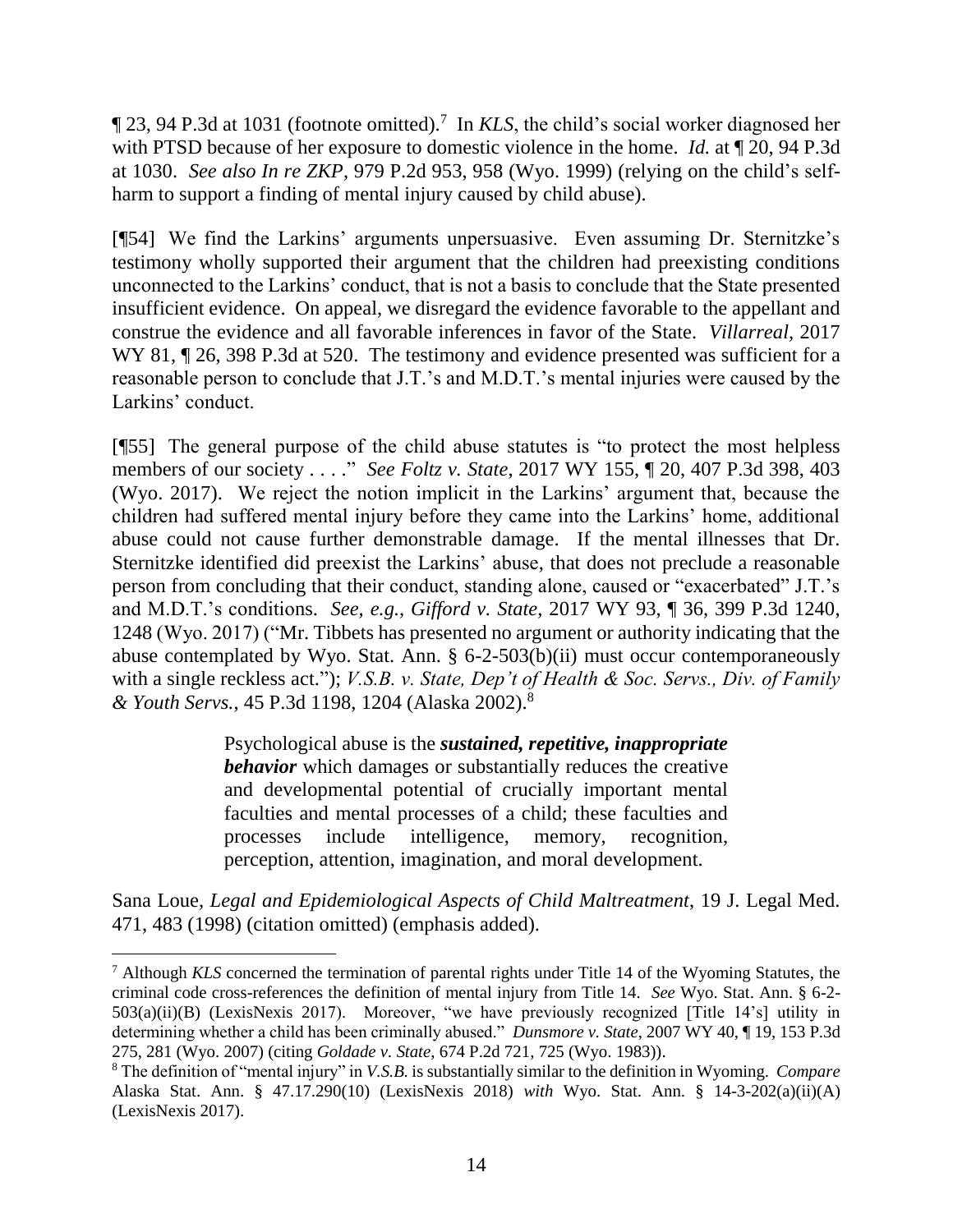[¶56] It was reasonable for the jury to conclude that the State presented sufficient evidence that J.T. and M.D.T. suffered from mental injury that was the natural and probable consequence of the Larkins' conduct.

## **C. Whether Jesus Manzanares Was a Vulnerable Adult**

[¶57] Both Larkins were convicted of abuse of a vulnerable adult for their treatment of Jesus, in violation of Wyo. Stat. Ann. § 6-2-507(c) (LexisNexis 2017). "Vulnerable adult" "means any person eighteen (18) years of age or older who is *unable* to manage and take care of himself or his money, assets or property *without assistance* as a result of advanced age or physical or mental disability[.]" Wyo. Stat. Ann. § 35-20-102 (a)(xviii) (LexisNexis 2017) (emphasis added). The Larkins contend that Jesus did not fit the definition of vulnerable adult; specifically, they argue that the evidence was insufficient to establish that he was unable to take care of himself. They argue that, because Jesus could do many things without assistance while in their care, he did not meet the definition of "vulnerable adult."

[¶58] The Larkins rely heavily on the use of the term "unable" in the definition. While it is true that Jesus testified that he could do most things without assistance, or would forgo assistance from the Larkins because he "already knew what [the] answer was going to be," both Jesus and M.D.T. testified that he needed help cleaning himself on occasion. Jesus' grandmother testified that he had "a hard time . . . doing things for himself" because of his physical disabilities. Mrs. Larkins testified that Jesus relied on others to get to his doctor appointments because he could not drive.

[¶59] In *Blevins v. State*, the defendant argued that the evidence was insufficient to establish that the victim was unable to care for himself without assistance. 2017 WY 43, ¶ 11, 393 P.3d 1249, 1252 (Wyo. 2017). There, the victim relied on others to do chores around his house because his caregivers were afraid that his "physical ailments" would cause him to fall." *Id.* at ¶ 11, 393 P.3d at 1252-53. The defendant, however, relied on testimony that the victim "lived alone and drove himself to some appointments at the VA and to get groceries" to show that the victim did not qualify as a "vulnerable adult." *Id.* at ¶ 14, 393 P.3d at 1253. This Court rejected that argument: "[T]he evidence showed that, although he had some degree of independence, [the victim] struggled with a number of issues and needed regular help both with physical tasks and cognitive matters." *Id.* at ¶ 15, 393 P.3d at 1253.

[¶60] Like in *Blevins*, we conclude that the evidence, when viewed in the light most favorable to the State, established that Jesus, because of his physical disabilities, was unable to care for himself without assistance. While the evidence showed that Jesus could do some things without assistance, it also showed that he needed assistance to carry out some basic life activities such as cleaning himself and getting to doctor appointments. This evidence is sufficient to establish that Jesus was a vulnerable adult and, thus, sustain the Larkins' conviction for abuse of a vulnerable adult.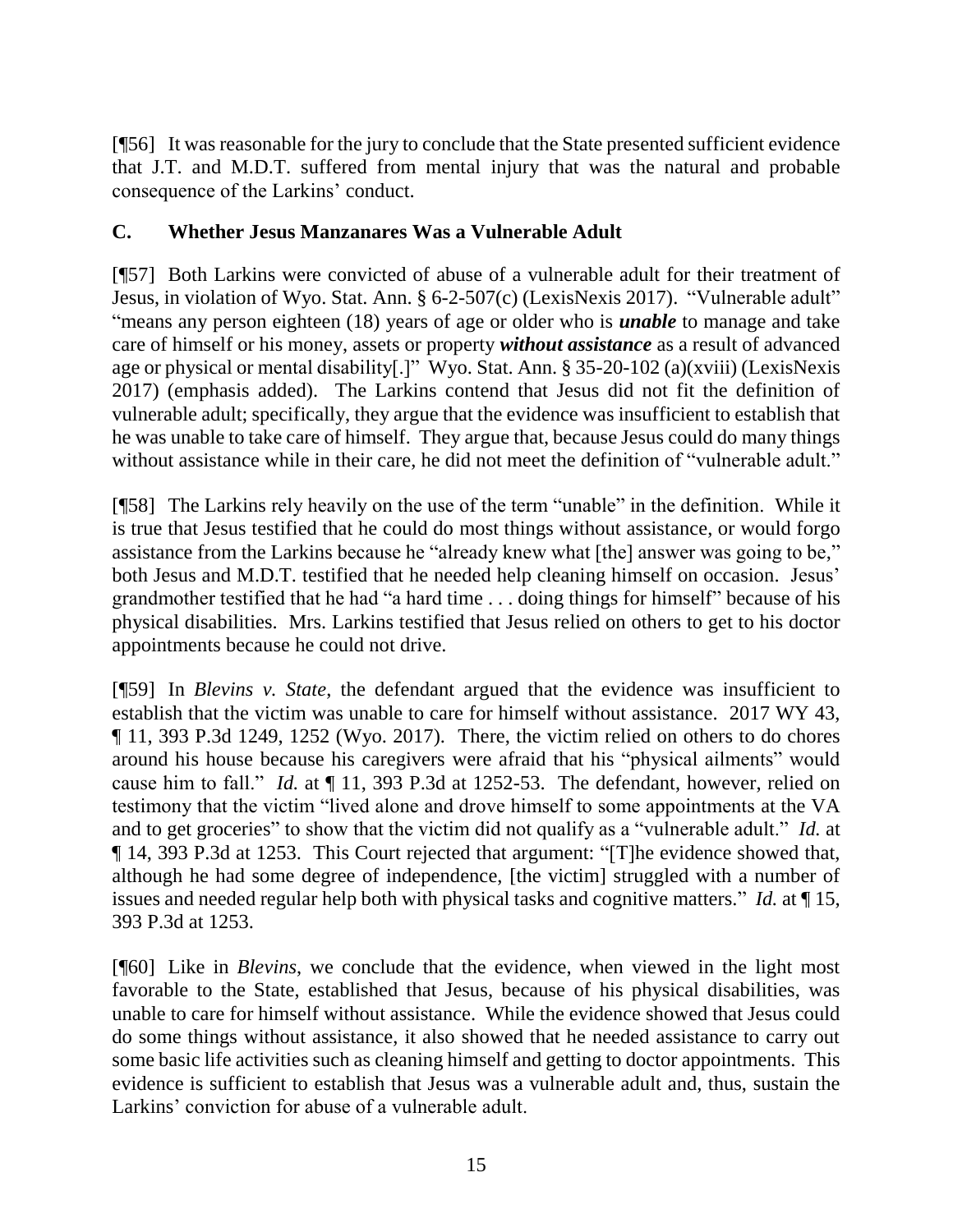## *II. Whether the District Court Erred When It Denied Defendants' Rule 21 Motion for New Trial*

### **A. Standard of Review**

[¶61] Appeal of a district court's ruling on a Rule 21 motion involves "'mixed questions of law and fact.'" *See, e.g.*, *Worley v. State*, 2017 WY 3, ¶ 9, 386 P.3d 765, 769 (Wyo. 2017) (quoting *Griggs v. State*, 2016 WY 16, ¶ 37, 367 P.3d 1108, 1124 (Wyo. 2016)). This Court defers to a district court's factual findings unless the appellant establishes that they are clearly erroneous. *Id.* However, we review the district court's legal conclusion on whether trial counsel was constitutionally ineffective de novo. *Id.*

### **B. Discussion**

[¶62] To prevail on the claim that they are entitled to a new trial based on ineffective assistance of trial counsel, the Larkins must establish that: (1) trial counsel rendered constitutionally deficient performance; and (2) because of that deficiency, a reasonable probability exists that the defendant would have enjoyed a more favorable verdict. *Strickland v. Washington*, 466 U.S. 668, 687, 695, 104 S.Ct. 2052, 2064, 2068, 80 L.Ed.2d 674 (1984). To show that trial counsel's performance was constitutionally inadequate, the defendant must demonstrate that the attorney's performance was substantially below that of a reasonably competent attorney. *Bruckner v. State*, 2018 WY 51, ¶ 15, 417 P.3d 178, 181-82 (Wyo. 2018). We "evaluate[] counsel under the circumstances existing at the time of the challenged act or omission and from the perspective available at the time of the challenged act or omission." *Id.* at  $\P$  15, 417 P.3d at 181. Because a defendant must establish both prongs, a court can decide an ineffective assistance claim on the prejudice prong without considering the deficient performance prong. *Strickland*, 466 U.S. at 697, 104 S.Ct. at 2069.

### **1. Joinder**

[¶63] Before trial, the State moved to join all three cases—Mr. Larkins' two dockets and Mrs. Larkins' one docket—for trial. Neither counsel objected. Now, both raise substantially similar claims regarding whether their respective trial counsel was constitutionally deficient for not objecting to the State's motion to join the cases. Mr. Larkins argues that his attorney should have objected to the joinder of his two cases, and also the joinder of those cases with Mrs. Larkins' case.<sup>9</sup> Mrs. Larkins asserts that her attorney should have objected to the joinder of her one case with Mr. Larkins' two cases.

 <sup>9</sup> In his Rule 21 motion, Mr. Larkins did not raise any argument regarding the joinder of his cases with Mrs. Larkins' case. The first time he raised the issue was in his written closing arguments submitted to the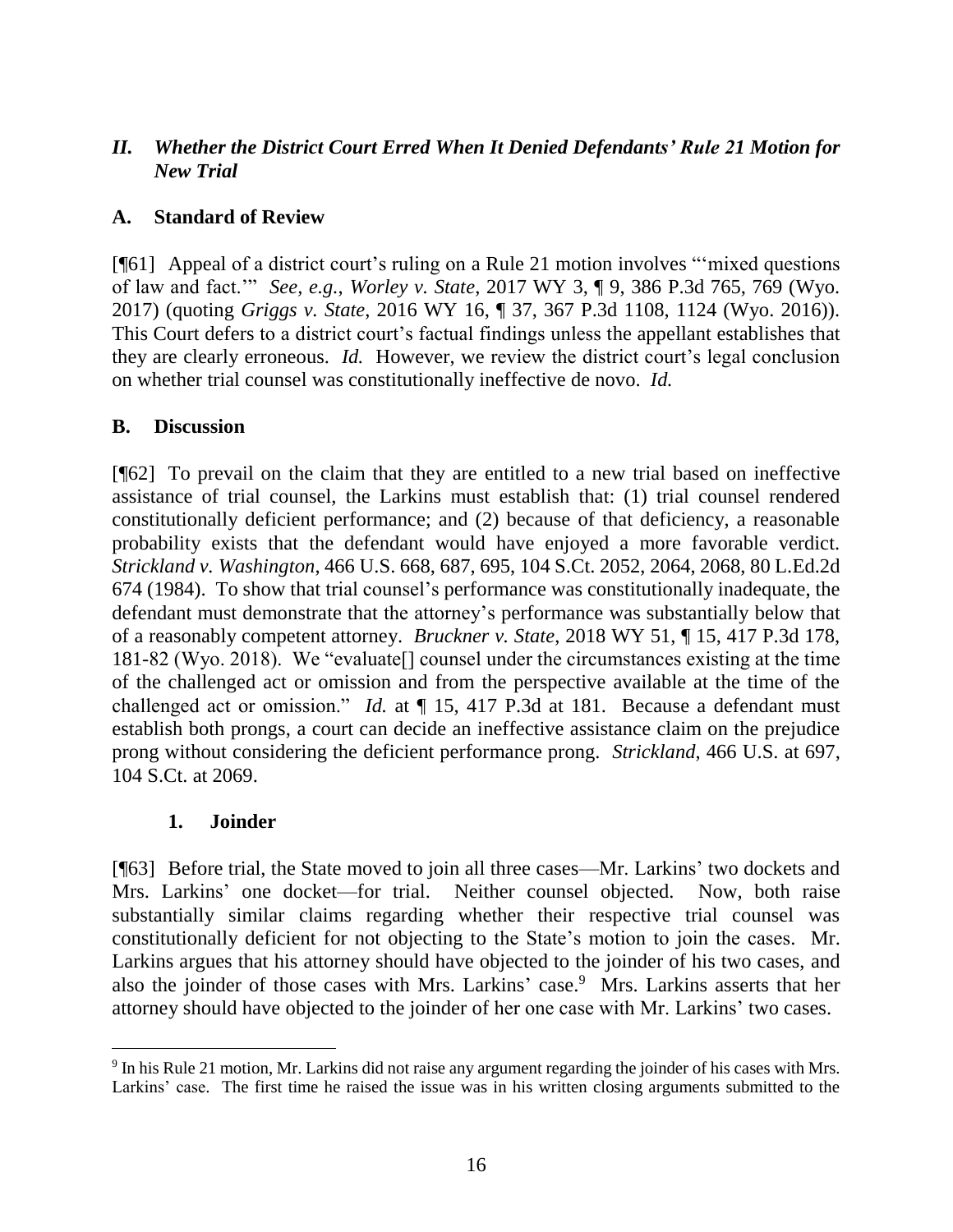[¶64] Rules 8 and 13 of the Wyoming Rules of Criminal Procedure "favor<sup>[1]</sup> joint trials." *Earley v. State*, 2011 WY 164, ¶¶ 4, 5, 267 P.3d at 563 (citing *Linn v. State*, 505 P.2d 1270, 1274 (Wyo. 1973)). We have previously stated that joint trials, where appropriate, "are the rule, rather than the exception." *Id.* at ¶ 5, 267 P.3d at 563. Cases are not good candidates for joinder when the evidence applicable to each defendant or charge is so distinct that a "jury could not be expected to compartmentalize the evidence as it relates to separate defendants [or charges]." *Id.* at ¶ 6, 267 P.3d at 563.

[¶65] At the Rule 21 hearing, trial counsel for both Larkins explained why they preferred a joint trial. Both testified that they considered the pro and cons of joinder, and believed, for strategic reasons, that joinder was the better option. For example, Mrs. Larkins' trial counsel testified that, by having Mr. Larkins' cases joined with her case, she could use the testimony of witnesses pertinent to only Mr. Larkins to paint a picture of the family dynamics that she believed was beneficial to Mrs. Larkins. Similarly, Mr. Larkins' trial counsel testified that having the case regarding J.K. joined with his other case would help her create a picture that the State was "in hysteria" because it had initially dismissed the charge regarding J.K. and only decided to bring the case when the other children made reports of abuse. In addition, she testified that Mr. Larkins "needed" Mrs. Larkins' testimony about the family dynamics and history, since four of the five victims were the biological children of Mrs. Larkins' sister.

[¶66] The district court relied on this testimony to conclude that both trial counsel made a valid strategic decision to not object to joinder. The court also held that, "[e]ven if [the Larkins] had objected to joinder, [it] would likely have overruled their objections." The court held that the accusations against both Mr. Larkins and Mrs. Larkins were "of the same or similar character" (citing W.R.Cr.P. 8).

[¶67] This is not a case where counsel simply used the magic words "strategic decision" in describing their choices. Rather, both trial counsel discussed how they considered the pros and cons of joinder before they decided not to object. When trial counsel makes a "strategic decision" in a case, that decision is "virtually unchallengeable." *Strickland*, 466 U.S. at 690-91, 104 S.Ct. at 2066. An unfavorable verdict does not equate to ineffective assistance of counsel. *See Woods v. State*, 2017 WY 111, ¶ 15, 401 P.3d 962, 969 (Wyo. 2017).

district court after the Rule 21 hearing. In the district court's order, however, it addressed whether Mr. Larkins' counsel was ineffective for not objecting to the joinder of his cases with Mrs. Larkins' case. Generally, the failure to raise an issue in a Rule 21 motion is grounds for this Court not to consider it on appeal. *See Starr v. State*, 2017 WY 61, ¶ 14, 395 P.3d 180, 183-84 (Wyo. 2017). However, because the district court addressed this issue in its order, and the State does not argue that Mr. Larkins has waived this issue, we will address it as part of the parties' joinder arguments.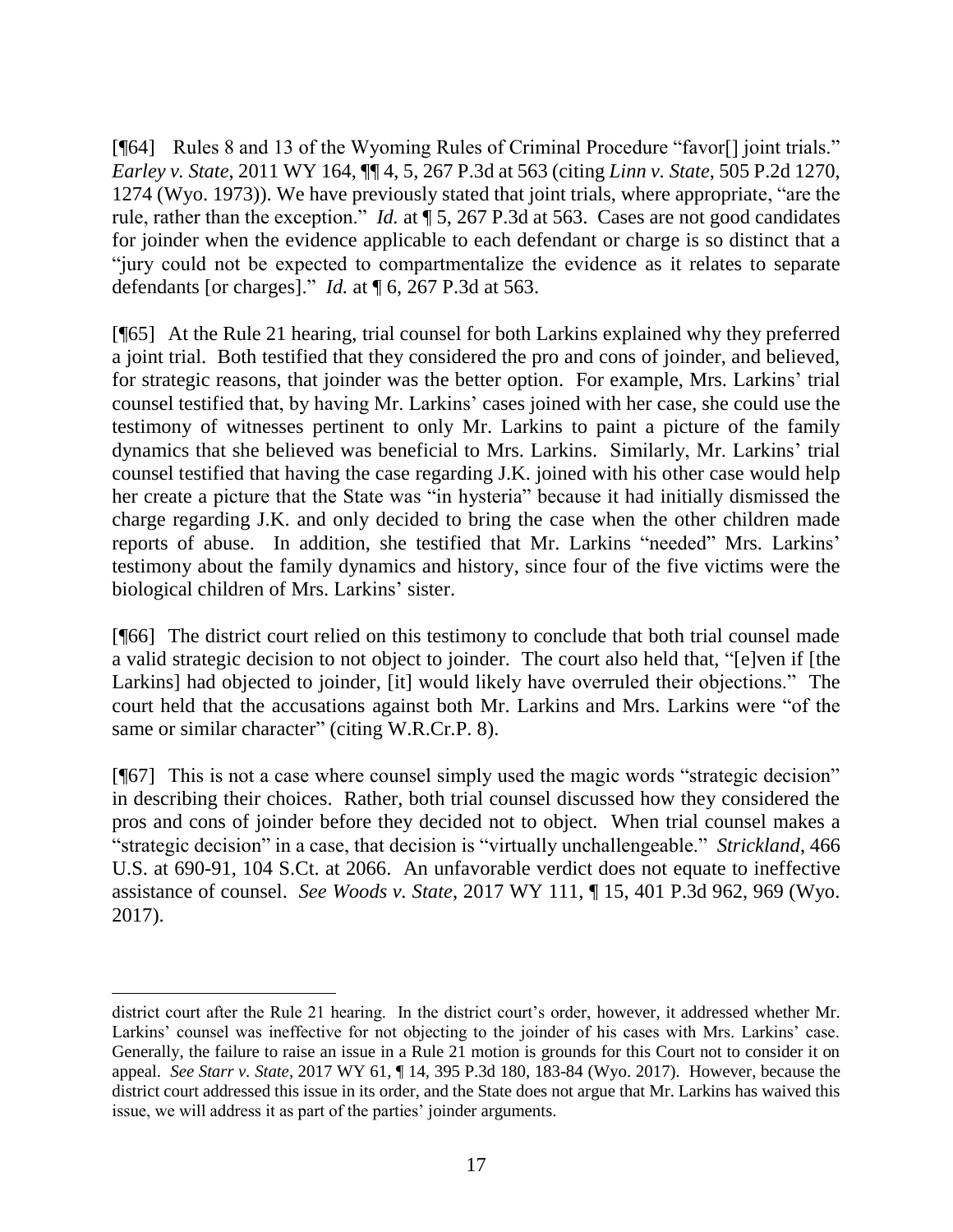[¶68] This Court agrees with the district court that, because the charges relating to Jesus, M.D.T., J.T., and M.M.T. involved the same victims, the same witnesses, and the same general accusations, they were well-suited for joinder. *See, e.g.*, *Hernandez v. State*, 2001 WY 70, ¶¶ 7-8, 28 P.3d 17, 19-20 (Wyo. 2001). Mr. Larkins and Mrs. Larkins employed different methods of injuring J.T., but the jury instructions properly informed the jury of those distinctions. More importantly, the distinctions were not so complex that a jury could not be expected to understand and appropriately "compartmentalize" the evidence as it pertained to each defendant. *See Hernandez*, ¶ 8, 28 P.3d at 20.

[¶69] In support of his argument, Mr. Larkins cites to J.K.'s mother's testimony that Mrs. Larkins had "family in the Mexican biker gang." He contends that "[t]his type of testimony would not have been admissible against Mr. Larkins . . . ." We agree that this testimony regarding either Mr. Larkins or Mrs. Larkins was inadmissible. Indeed, when this occurred, the district court sustained an objection from Mr. Larkins' counsel and ordered that the jury not consider it. Nevertheless, in the context of Mr. Larkins' ineffective assistance claim, to establish that counsel was ineffective, a defendant must demonstrate deficient performance at the time it was rendered. *See, e.g.*, *Gist v. State*, 737 P.2d 336, 342 (Wyo. 1987) ("We do not evaluate those actions from a perspective of hindsight."). Mr. Larkins' counsel decided, before trial, not to object to joinder for the reasons discussed above. *See supra* ¶ 31. At that time, counsel had no indication that this type of objectionable evidence might arise in a trial that was months away. Thus, the fact that it happened is not a basis to conclude that counsel was ineffective in not objecting to joinder beforehand.

[¶70] Finally, counsel was not ineffective in agreeing to the joinder of Mr. Larkins' case regarding J.K. with his other case and with Mrs. Larkins' case. The Larkins argue that J.K.'s case was completely different from the other cases. While J.K.'s case only involved him and only involved the abuse inflicted by Mr. Larkins, that, standing alone, is not sufficient to defeat joinder. The allegation regarding Mr. Larkins' abuse of J.K. was not so complex that the jury could not be expected to compartmentalize that evidence and appropriately consider it only against Mr. Larkins, and not be influenced by the other counts against Mr. Larkins and Mrs. Larkins regarding the other children. *See, e.g.*, *Dobbins v. State*, 483 P.2d 255, 259 (Wyo. 1971). All three cases were about the abuse of multiple children in the Larkins' care. The fact that one of the cases involved the abuse of one victim and one of the two defendants is not sufficient to defeat joinder.

[¶71] The district court did not err when it denied the Larkins' Rule 21 motions based on their attorneys' decision not to object to joinder.

# **2. The Interview Recordings**

[¶72] The Larkins argue that their attorneys should have redacted certain objectionable material from their interview recordings with Detective Johnson. While they both focus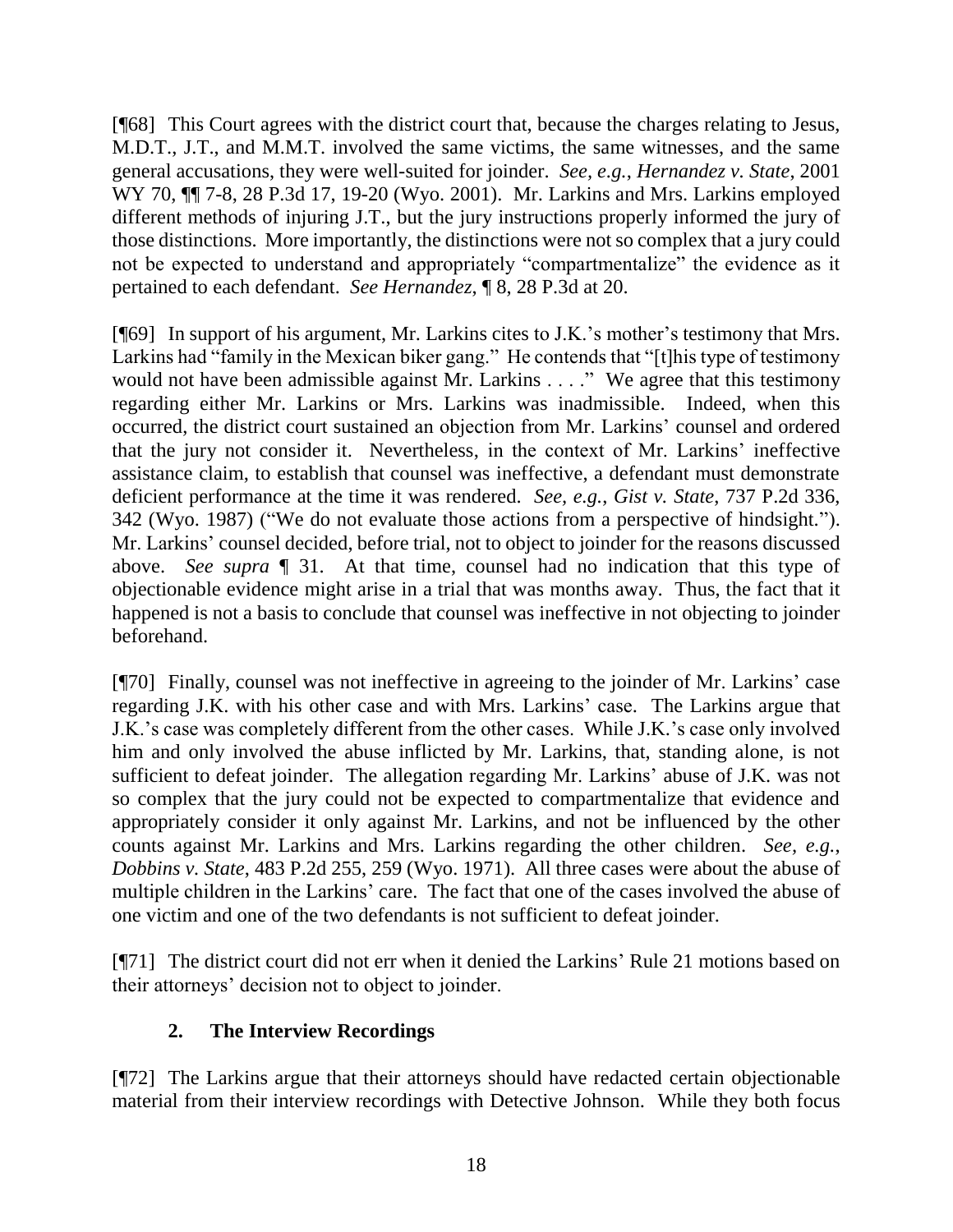their arguments on Detective Johnson's vouching for the children, they also cite to the reference for counsel in the video, and reference to their separate juvenile case. Mr. Larkins also argues that Detective Johnson's attempt to define "reasonable corporal punishment" was improper and should have been redacted. We address each argument below.

## **a. Vouching**

[¶73] The district court did not consider whether trial counsel rendered deficient performance in permitting the jury to view the portions of the recordings in which Detective Johnson vouches for the victims' credibility. Rather, it addressed this argument only under the prejudice prong. We will do the same.

[¶74] We recently addressed a similar issue in *Hathaway v. State*, 2017 WY 92, 399 P.3d 625 (Wyo. 2017). In *Hathaway*, the detective interviewed the defendant before trial and "repeatedly stated that he believed [the victim] and did not believe Mr. Hathaway," and that "the evidence showed that the sexual abuse had occurred." *Id.* at ¶ 6, 399 P.3d at 628. At trial, the State played the full recording for the jury. *Id.* at ¶ 10, 399 P.3d at 629. On appeal, this Court considered whether playing the interview amounted to plain error. *Id.* at ¶¶ 28-29, 399 P.3d at 634. The State conceded that the video violated "this 'Court's long-standing rules prohibiting a witness to express opinions about the accused's mendacity and guilt and about the alleged victim's truthfulness and credibility . . . .'" *Id.* at ¶¶ 31-32, 399 P.3d at 634 (quoting *Sweet v. State*, 2010 WY 87, ¶ 28, 324 P.3d 1193, 1204-05 (Wyo. 2010)). Thus, we limited our review to whether Mr. Hathaway had established material prejudice. *Id.* at ¶¶ 33-41, 399 P.3d at 634-36.

[ $[$ ]] We determined that, even without the vouching in the recording, "[t]he evidence ... was overwhelming." *Id.* at ¶ 35, 399 P.3d at 635. Unlike in *Sweet*, whose outcome depended on whether the jury believed the victim (who the Detective vouched for) or the defendant, the evidence against Mr. Hathaway included not only the compelling, consistent testimony of the victim, but also other witnesses who corroborated the victim. *Id.* at ¶¶ 35- 36, 399 P.3d at 635. Also unlike *Sweet*, the prosecutor in *Hathaway* did not rely on the impermissible vouching in closing arguments. *Id.* at ¶ 38, 399 P.3d at 636. Finally, the court instructed the jury in *Hathaway* that it was the "final arbiter of witness credibility." *Id.* at  $\P$  41, 399 P.3d at 636. We concluded that Mr. Hathaway had failed to show a reasonable possibility that the result would have been different.<sup>10</sup> *Id*.

[¶76] The district court in this case relied heavily on our decision in *Hathaway*. The court concluded:

 <sup>10</sup> *See infra* ¶¶ 93-94, section III, A, regarding discussion of "reasonable possibility" and our plain error analysis.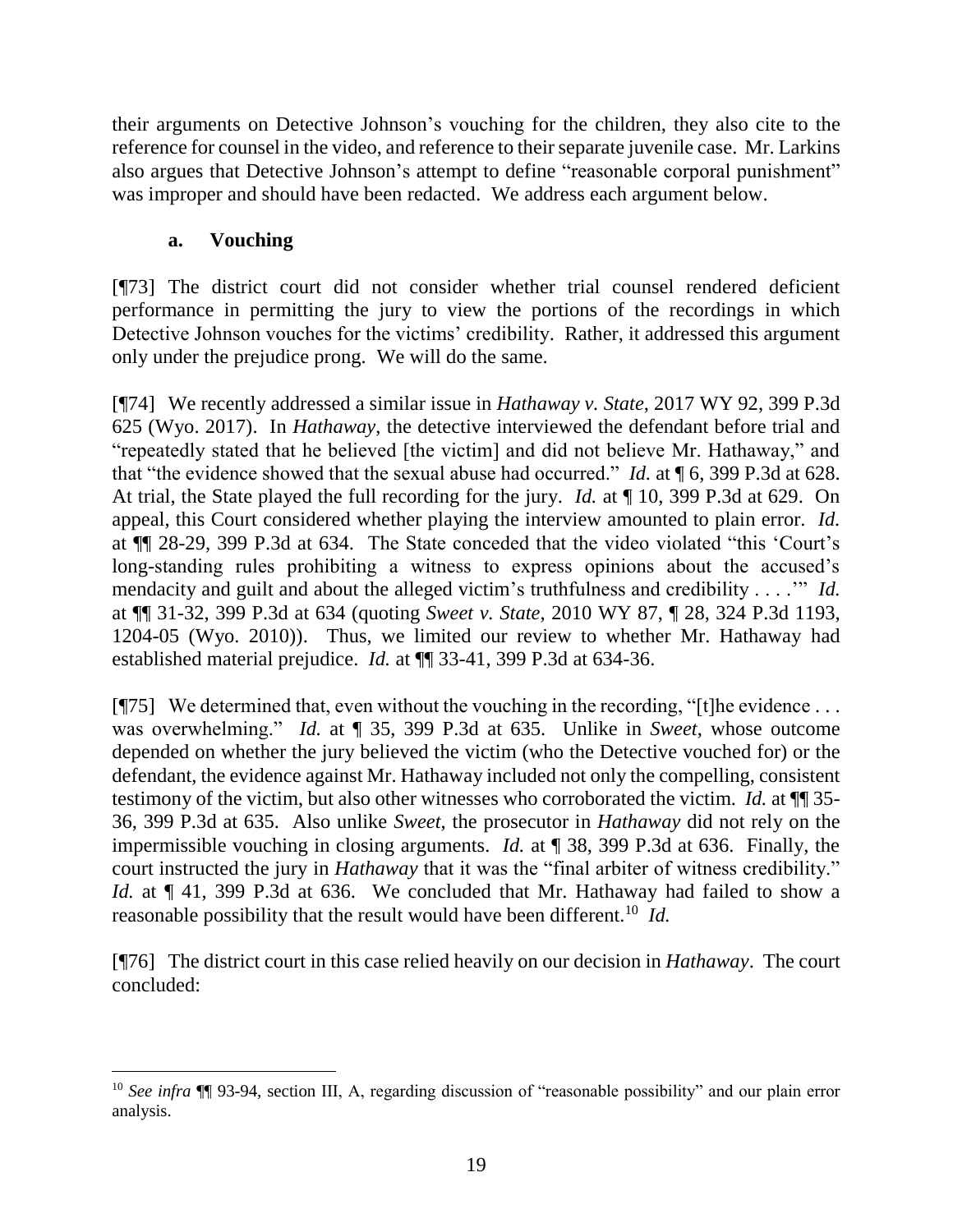The court finds that the State in this case presented strong evidence of the [Larkins'] guilt to the jury. Each victim presented credible and detailed testimony of the abuse they suffered. Both [J.T.] and [M.M.T.] identified the belts and backscratcher that were used to inflict the excessive punishments. A search of the [Larkins'] residence resulted in the seizure of the belts and backscratcher which were introduced by the State as evidence. The State also introduced photographs that confirmed the bruising and injuries suffered by [J.T.] in the April 2015 incident, as well as photographs of the bruising and injuries inflicted by [Mr.] Larkins on [J.K.] in 2011.

Moreover, the State did not "rely upon Detective Johnson's vouching comments in either its opening or closing arguments to the jury."

[¶77] After reviewing the entire record, we agree with the district court's conclusion. This was not a case, like *Sweet*, that came down to a credibility determination between the victim and the defendant. Rather, several victims gave credible and detailed testimony about what happened, and numerous witnesses who lived with the Larkins at different times corroborated the abuse. This case also had physical evidence: the devices of abuse, and pictures of J.T.'s and J.K.'s injuries. The children's therapists testified about the mental injuries the children have suffered because of the chronic abuse the Larkins inflicted. The prosecutor did not rely on the vouching in opening or closing, and the recordings did not go back to the jury room during deliberations. And, finally, the district court instructed the jury at least twice that it was the sole decider of a witness's credibility. There is not a reasonable probability that the result would have been different had the vouching been redacted.

[¶78] It is true that, unlike in *Hathaway*, neither trial counsel nor the State asked Detective Johnson to explain on the stand about whether his vouching was an interview technique. *See Hathaway*, 2017 WY 92, ¶ 37, 399 P.3d at 635-36. We held in *Hathaway* that this explanation served as an "important distinction" that differentiated *Hathaway* from *Sweet* and *Mersereau v. State*, 2012 WY 125, 286 P.3d 97 (Wyo. 2012), where we reversed. *Hathaway*, ¶ 37, 399 P.3d at 635. We concluded in *Hathaway* that "[t]hose explanations helped ameliorate the prejudicial effect of the improper vouching evidence." *Id.* at ¶ 37, 399 P.3d at 635-36. But, although we found this explanation helped "ameliorate" any prejudice in *Hathaway*, it was only one of several factors. *See id.* Here, unlike *Hathaway*, the State had physical evidence to support the victims' testimony. The lack of an "interview technique" explanation in this case does not defeat our conclusion that allowing Detective Johnson's vouching was not sufficiently prejudicial to warrant reversal. We cannot conclude that the district court erred when it denied the Larkins' Rule 21 motions.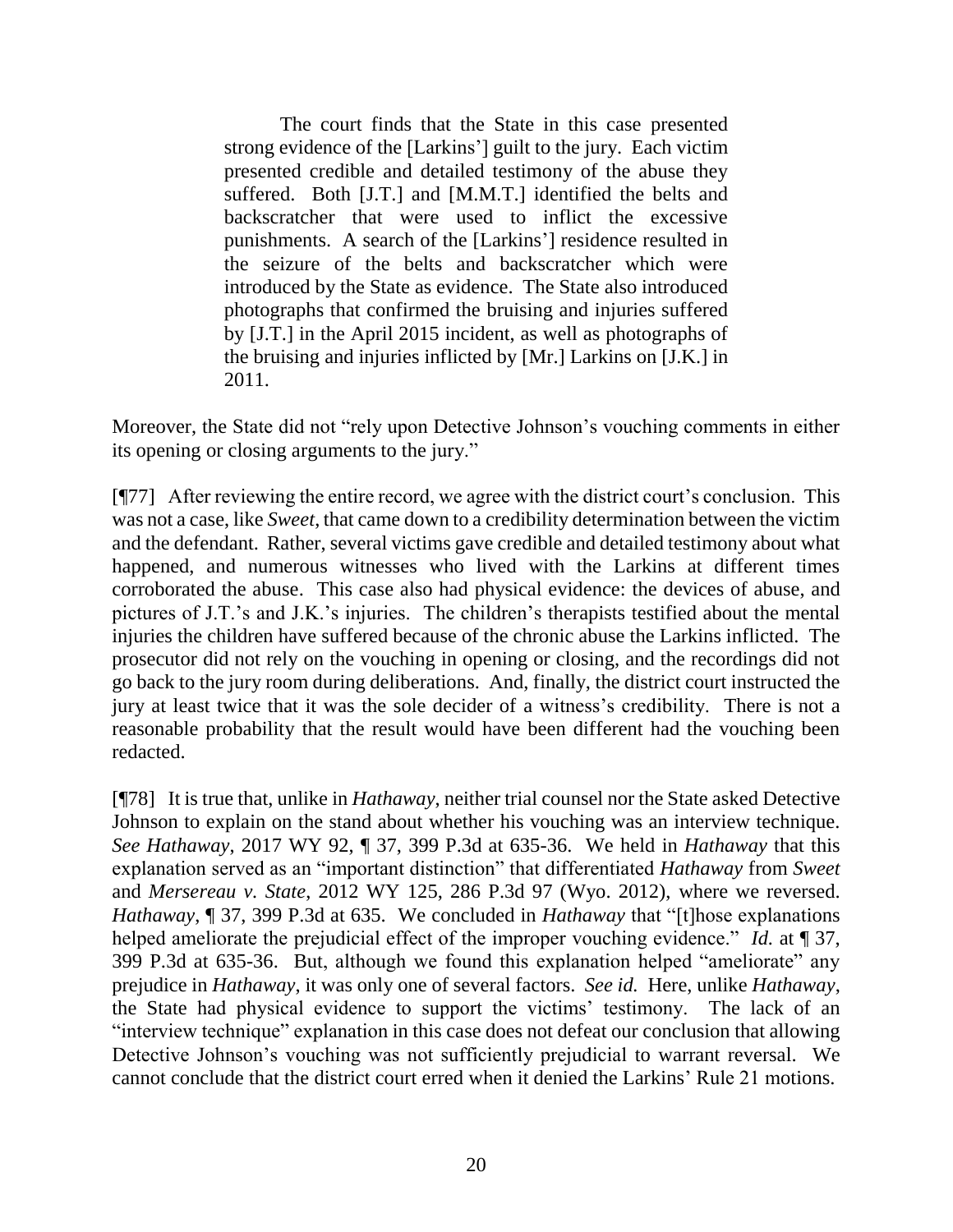### **b. Request for Counsel or Reference to the Separate Juvenile Case**

[¶79] In both recordings, the Larkins either referred to counsel or referred to their separate juvenile case. However, on appeal, only Mrs. Larkins cites to this in her brief as an additional reason why trial counsel was deficient in not redacting this portion of the recording. $11$ 

[¶80] The general rule is that it is impermissible for the State to call attention to an accused's silence as evidence of guilt. *See, e.g.*, *Lancaster v. State*, 2002 WY 45, ¶ 35, 43 P.3d 80, 95 (Wyo. 2002); *Tortolito v. State*, 901 P.2d 387, 390 (Wyo. 1995) (holding that, under the Wyoming Constitution, the right to remain silent applies "pre-arrest and pre-*Miranda*"). "A 'reference' to silence is a 'comment' upon the exercise of the right to silence when it is used to the state's advantage either as substantive evidence of guilt or to suggest to the jury that the silence was an admission of guilt." *Lancaster*, ¶ 35, 43 P.3d at 95 (citation and some quotation marks omitted).

[¶81] In her interview, Mrs. Larkins stated: "I think at this point that is where I'd like my lawyer." Right after that, however, she told Detective Johnson "we can keep talking." Her attorney's decision not to object to this portion was not sufficiently prejudicial to warrant a finding of ineffective assistance. In addition to the strength of the State's case, the prosecutor did not comment on or seek to use her reference to counsel as evidence of guilt. *See generally Lancaster*, 2002 WY 45, ¶ 39, 43 P.3d at 96.<sup>12</sup>

# **c. Detective Johnson's Definition of "reasonable corporal punishment"**

[¶82] Finally, Mr. Larkins argues that his attorney should have redacted the portions where Detective Johnson attempts to define "reasonable corporal punishment" as "spanking, things like that . . . legal punishment." However, other than citing to the excerpts from the recordings, Mr. Larkins does not provide any cogent argument or citation to pertinent authority that this was improper or that it led to his conviction. Consequently, we will not consider it further. *See, e.g.*, *Buszkiewic v. State*, 2018 WY 100, ¶ 12 n.1, 424 P.3d 1272, 1276 n.1 (Wyo. 2018).

<sup>&</sup>lt;sup>11</sup> In his brief, Mr. Larkins cites to his request for counsel in his recording but does not provide any argument or citation to authority as to why this fact warrants reversal as to him. Thus, we will not address it further. *See, e.g.*, *Buszkiewic v. State*, 2018 WY 100, ¶ 12 n.1, 424 P.3d 1272, 1276 n.1 (Wyo. 2018).

<sup>&</sup>lt;sup>12</sup> This is not to say that a prosecutor may elicit testimony or present evidence of the defendant's silence or request for counsel so long as they do not "comment" on it later. We have not addressed the issue of when the State introduces evidence, like a recording of an interview, that includes the "inadvertent mention of [a defendant's] request for counsel" when that "inadvertent mention" is not actively used against the defendant. *See Lindgren v. Lane*, 925 F.2d 198, 202 (7th Cir. 1991).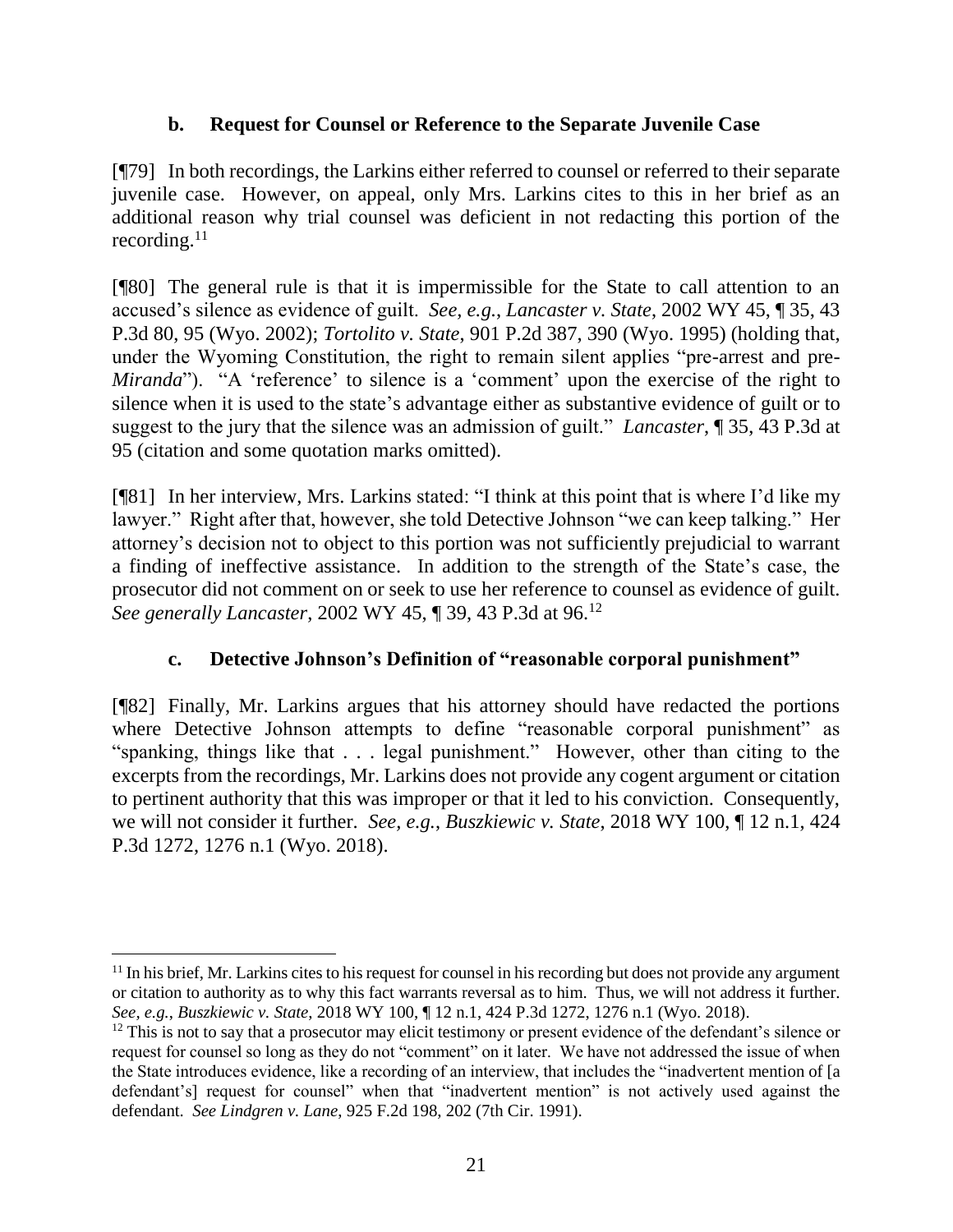### **3. Failure to Request a Bill of Particulars**

[¶83] The Larkins contend that their counsel was constitutionally deficient because they did not request a bill of particulars before trial.<sup>13</sup> The purpose of a bill of particulars is "to make the allegations more specific." *See Volpi v. State*, 2018 WY 66, ¶ 54, 419 P.3d 884, 899 (Wyo. 2018) (citation omitted). Generally, a request for a bill occurs when counsel is "confused about the State's theory of the case . . . ." *See Young v. State*, 2005 WY 136, ¶ 16, 121 P.3d 145, 149 (Wyo. 2005).

[¶84] At the Rule 21 hearing, counsel for Mr. Larkins unequivocally stated that, even without a bill of particulars, they always knew what the allegations were and how they related to each count. Because Mrs. Larkins' appellate counsel did not include any argument regarding the lack of a bill of particulars in her Rule 21 motion, there is no testimony from her trial counsel about her thoughts on the need, or lack thereof, for a bill of particulars. In any event, at the close of the evidence, the district court permitted the State, with defense counsels' agreement, to amend the information to include more specific allegations as it related to the two charges against Mr. Larkins regarding physical injury to J.T., and to two of the three charges against Mrs. Larkins as it related to physical injury to J.T. The Larkins have not argued that the district court's decision to allow the amendment of the Information was erroneous or that their counsel was ineffective for not objecting to the amendment. *See* W.R.Cr.P. 3(e); *see also Mowery v. State*, 2011 WY 38, ¶ 9, 247 P.3d 866, 869 (Wyo. 2011) ("We have stated that 'by its very terms [W.R.Cr.P. 3(e)] vests the district court with wide discretion in granting or denying a motion to amend an information.'") (quoting *Temen v. State*, 2009 WY 25, ¶ 11, 201 P.3d 1139, 1142 (Wyo. 2009)).

[¶85] In addition, the Larkins have not identified how a bill of particulars would have affected their trial preparation or performance. For example, they do not argue that they would have called a different or additional witness or questioned a witness in a different manner if only they had received a bill of particulars, and they do not explain what they would have hoped to gain from a bill of particulars. A review of the charging documents, after the State amended the physical injury counts regarding J.T., establishes that the Larkins were on adequate notice as to what charges they were required to defend against. We cannot conclude that counsels' decision not to request a bill of particulars was constitutionally deficient performance.

 <sup>13</sup> Mrs. Larkins did not raise any issue regarding a bill of particulars in her Rule 21 motion. Thus, the district court did not address this issue as it pertains to Mrs. Larkins in its order. This could be grounds to preclude this Court's review. *See Starr*, 2017 WY 61, ¶ 14, 395 P.3d at 183-84. However, the State does not argue that this sequence of events does, in fact, preclude our review. Thus, we will address Mrs. Larkins' bill of particulars argument along with Mr. Larkins' argument.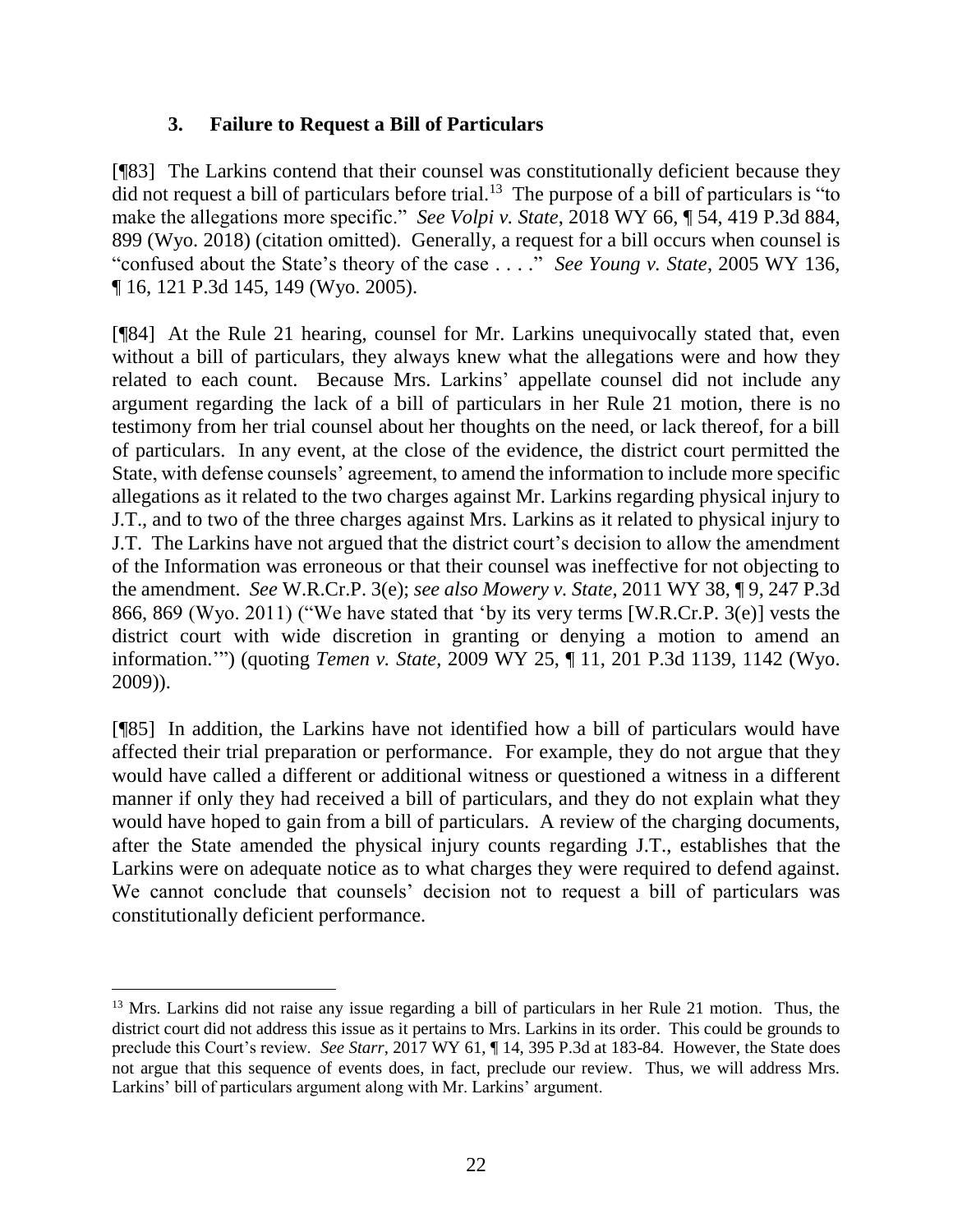### **4. Mrs. Larkins' Trial Counsel Decision Not to Request an Instruction that Defined "mental disability"**

[¶86] Mrs. Larkins contends that her counsel should have requested an instruction that defined "mental disability" as it related to the abuse of a vulnerable adult count.<sup>14</sup> A person is deemed a "vulnerable adult" if his inability to manage his affairs without assistance is caused by either a physical or mental disability. Wyo. Stat. Ann. § 35-20-102(a)(xviii). Mrs. Larkins contends on appeal that the following argument in the State's closing made it necessary for counsel to request an instruction that defined mental disability:

> And the question is: Is Jesus Manzanares a vulnerable adult? . . . .

> . . . Think about this. Jesus said, when the incidents were happening, I guess all I could do was cry. That was my way of being mad. *He also told you that severe anxiety causes him to black out*.

(Emphasis added.) Mrs. Larkins argues that the reference to Jesus' "severe anxiety" made his mental disabilities an issue as it pertained to his status as a vulnerable adult.

[¶87] However, Mrs. Larkins has never disputed that Jesus was disabled. She admits in her brief that: "It is inarguable, Mr. Manzanares has a disability and is handicapped[,]" a reasonable position considering his multiple physical and mental diagnoses. A review of the record establishes that Mrs. Larkins' trial counsel's focus, as it pertained to Jesus' status as a vulnerable adult, was on whether he was unable to attend to his affairs without assistance, not whether he was disabled because of a mental or physical disability. Thus, we cannot conclude that the failure to request an instruction that defined mental disability was deficient performance or sufficiently prejudiced Mrs. Larkins.<sup>15</sup>

### *III. Whether the Prosecutor Committed Misconduct*

[¶88] The Larkins contend that the prosecutor committed misconduct in both her initial closing and in her rebuttal closing. In her initial closing, the prosecutor made the following argument:

<sup>&</sup>lt;sup>14</sup> Mrs. Larkins did not raise this issue in her Rule 21 motion. But, the State does not contend that this precludes our review.

<sup>&</sup>lt;sup>15</sup> Similarly, within his argument that Jesus did not qualify as a "vulnerable adult," Mr. Larkins also appears to argue that the jury should have been instructed on the definition of "mental disability" as that term relates to a person's status as a "vulnerable adult." To the extent that Mr. Larkins may have provided a cogent argument on the issue, the same reasoning applies.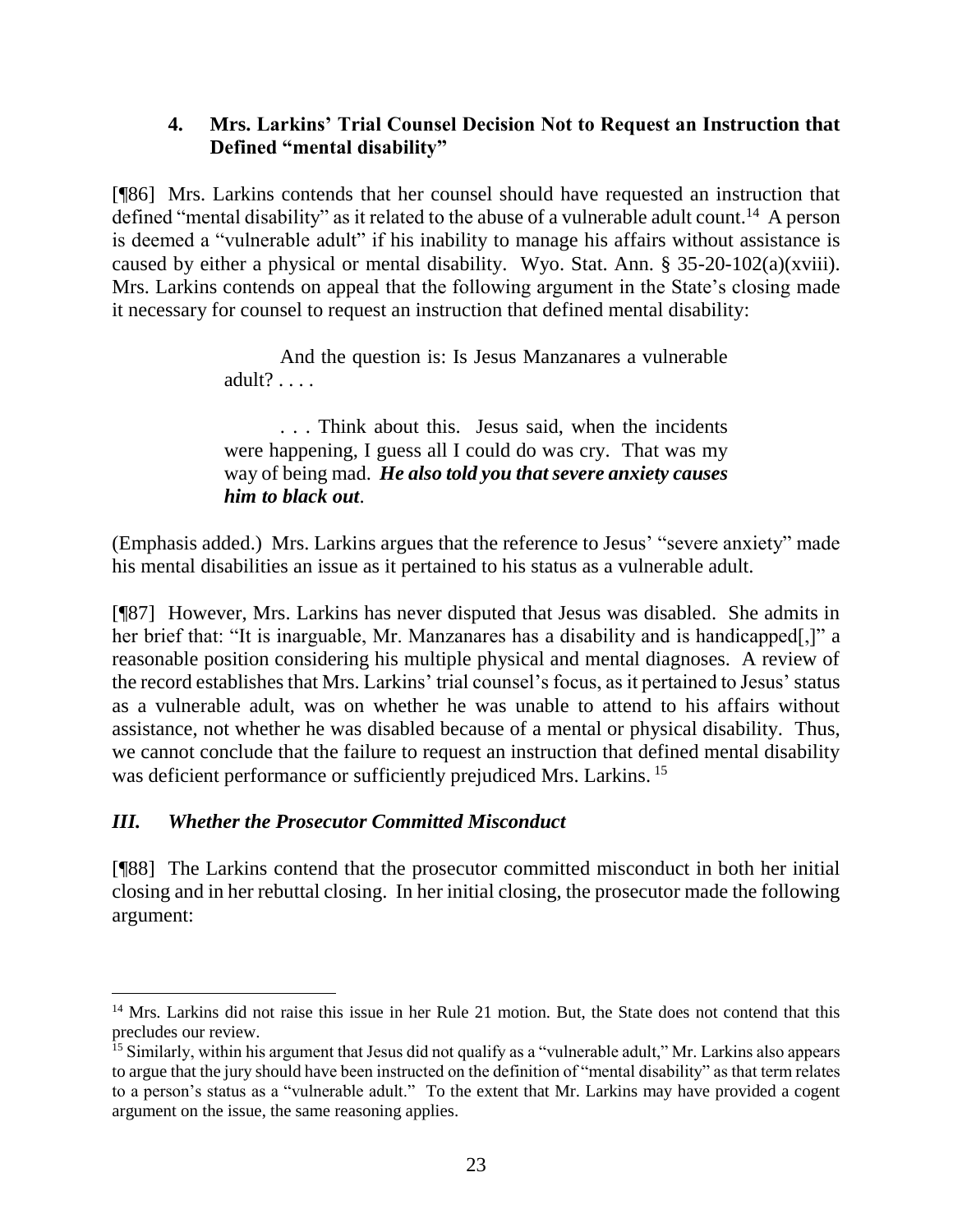These children have come together after a year to tell you their story. These children don't talk to anybody about their story, but they talked to you. *They feel it is important that you know, because nobody else can change it. No one else can do anything about it.* The counselors can't do anything about it.

So it is important. *It is important to tell you. And they did. Please, listen to them*.

(Emphasis added.)

[¶89] In her rebuttal closing, the prosecutor continued:

[M.D.T.] was taken out of Emily's home *after she told the truth* about the abuse. And she's gained nothing by it. And if her fear of being taken out of Emily's home was so strong, why would she then finally break and tell somebody what was going on?

We already know the children were reluctant to tell anyone. We already know why the children were reluctant to tell anyone. And isn't it ironic that with every point from the defense, *every single point that's made from the defense, the traumatic experiences that they were brave enough to share with you and open enough to talk about with you become more and more cheapened and degraded*.

Not one of these children that you heard from were charged with causing injury to Dennis or to Emily Larkins. Emily Larkins is not a victim. Emily Larkins is not a martyr. Those children, they're the victims. *So I'm speaking for them*.

(Emphasis added.)

[¶90] The Larkins argue that the prosecutor vouched for M.D.T. when she said that M.D.T. told the truth. The State concedes this was improper, but argues that neither Mr. Larkins nor Mrs. Larkins suffered material prejudice.

[¶91] As to the remainder of the prosecutor's closing argument, the Larkins contend that the prosecutor's goal was to appeal to the jury's "passions and prejudices." In response, the State asserts that "the prosecutor's arguments were proper rebuttals to the theories developed by defense throughout the trial and in argument."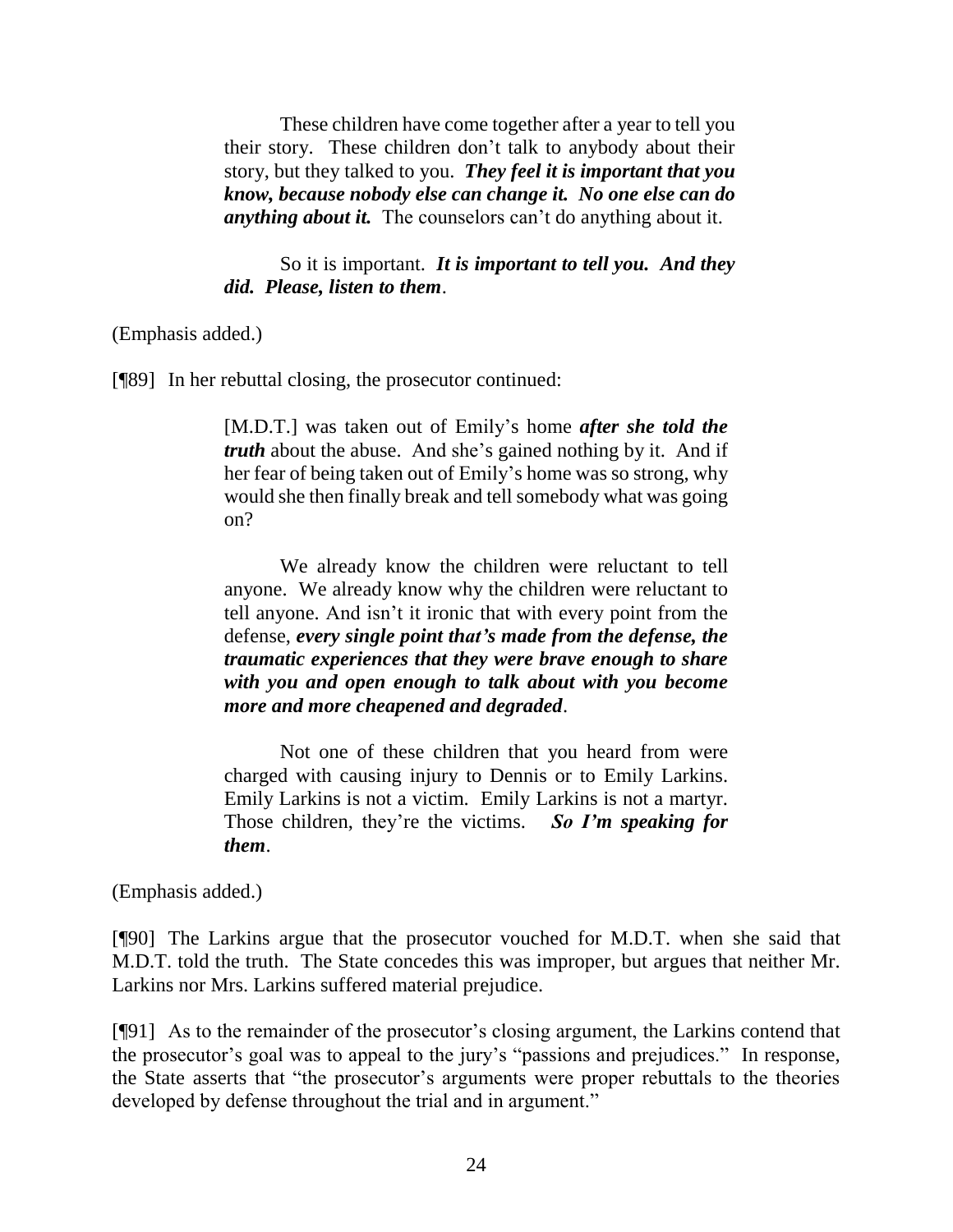### **A. Standard of Review**

[¶92] Because the Larkins did not object to any of the prosecutor's closing argument, we review the alleged misconduct for plain error. *See, e.g.*, *Osterling v. State*, 2018 WY 95,  $\P$  7, 424 P.3d 250, 252 (Wyo. 2018). To establish plain error, the appellant must show: (1) that the record clearly reflects the error; (2) that the error transgressed a clear and unequivocal rule of law; and (3) that the defendant suffered material prejudice that affected a substantial right. *See id.* (citing *Watts v. State*, 2016 WY 40, ¶ 6, 370 P.3d 104, 106 (Wyo. 2016)).

[¶93] As to the third element—material prejudice to the defendant—our cases have been inconsistent. Over the years, we have vacillated between asking whether the alleged error resulted in a "reasonable possibility" the result would have been different, or a "reasonable probability." *Compare, e.g.*, *Schmuck v. State*, 2017 WY 140, ¶ 32, 406 P.3d 286, 297 (Wyo. 2017) (applying "reasonable possibility" to jury instruction issue), *with, e.g.*, *Wiese v. State*, 2016 WY 72, ¶ 32, 375 P.3d 805, 811 (Wyo. 2016) (applying "reasonable probability" to prosecutorial misconduct issue). A review of our cases, however, shows that there is no qualitative difference in our application, regardless of the word used. Plain error review is controlled by Rule 9.05 of the Rules of Appellate Procedure. W.R.A.P. 9.05. That rule does not allow a different type of plain error analysis depending on the type of issue we are reviewing. Plain error review is the same regardless of whether the issue involved jury instructions, evidence, or prosecutorial misconduct.

[¶94] While "reasonable possibility" and "reasonable probability" appear to connote different standards, in the context of appellate review, that difference is illusory. *See generally Strickler v. Greene*, 527 U.S. 263, 300, 119 S.Ct. 1936, 1957, 144 L.Ed.2d (1999) (Souter and Kennedy, JJ., concurring in part and dissenting in part) ("[W]hile 'reasonable possibility' or 'reasonable likelihood' . . . and 'reasonable probability' express distinct levels of confidence concerning the hypothetical effects of errors on decisionmakers' reasoning, the differences among the standards are slight." $)$ .<sup>16</sup> On appellate review, it is difficult to discern a practical distinction between the two words. Rather, the concern is whether the alleged error undermines confidence in the outcome. *See id.* at 300-01, 119 S.Ct. at 1957-58 ("[G]iven the soft edges of all these phrases, the touchstone of the enquiry must remain whether the . . . [error] 'undermines our confidence' that the factfinder would have reached the same result."). If it does, plain error exists. If not, the conviction will stand. We conclude that, to ensure consistency going forward, the appropriate question under the prejudice prong in a plain error analysis is whether there is a reasonable probability that the result would have been more favorable to the defendant had the error not occurred. *See United States v. Dominguez Benitez*, 542 U.S. 74, 81, 124 S.Ct. 2333, 2339, 159 L.Ed.2d 157 (2004) (applying the "reasonable probability" standard to plain error analysis).

<sup>16</sup> The issue in *Strickler* was a *Brady* violation. However, we find the discussion cited applicable to our linguistic dilemma.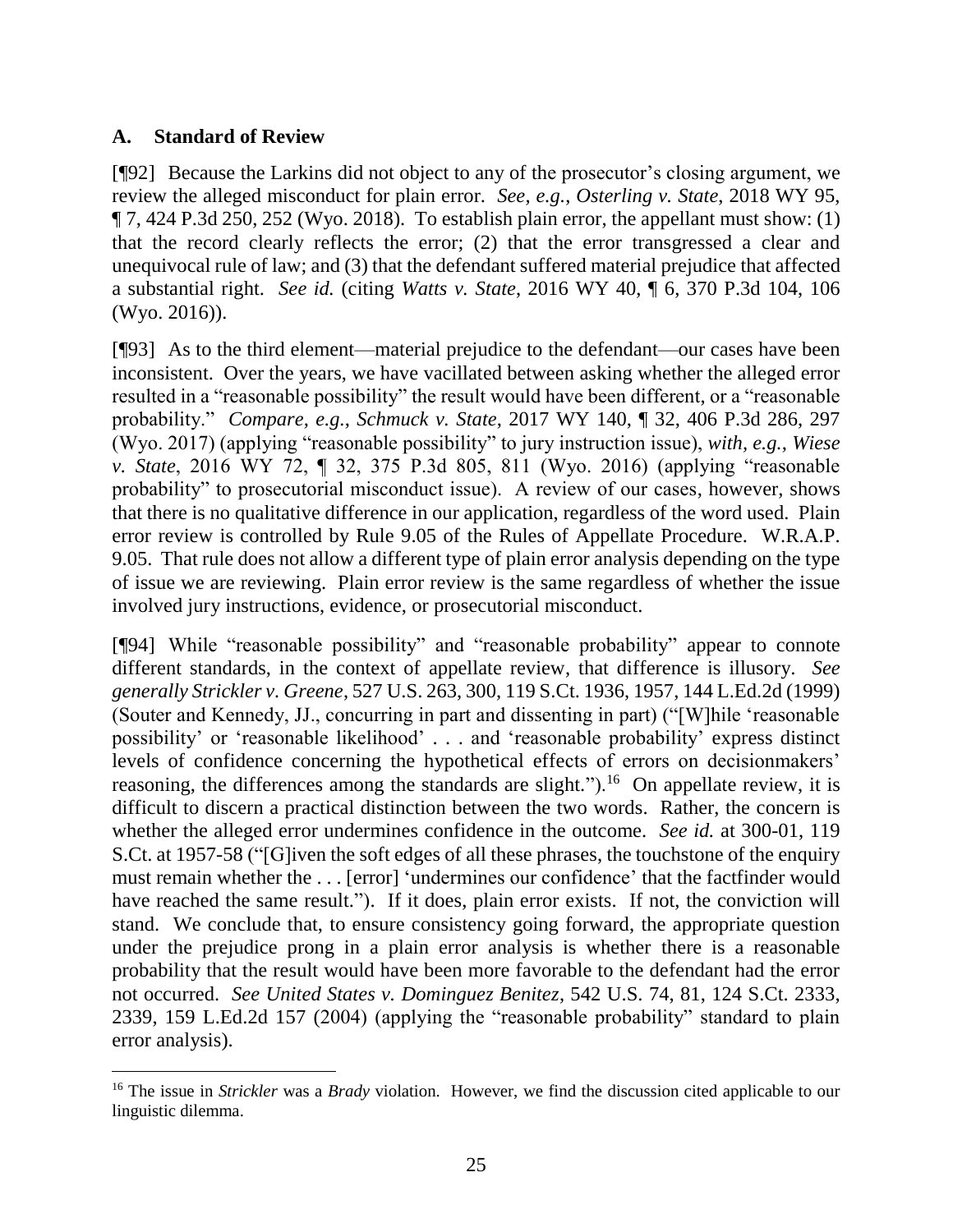#### **B. Discussion**

### **1. Did the Prosecutor Commit Misconduct?**

[¶95] When a defendant asserts that the State committed prosecutorial misconduct, we review the entire argument, and do not isolate discrete parts of the argument that may be taken out of context. *See, e.g.*, *Buszkiewic*, 2018 WY 100, ¶ 11, 424 P.3d at 1276. It is difficult for a defendant to show plain error in closing argument, "'lest the trial court becomes required to control argument . . . .'" *Osterling*, 2018 WY 95, ¶ 10, 424 P.3d at 252-53 (quoting *Carrier v. State*, 2017 WY 88, ¶ 59, 400 P.3d 358, 370 (Wyo. 2017)). In closing arguments, a prosecutor has "wide latitude" to argue the evidence in the record and all reasonable inferences which can be drawn from that evidence. *See, e.g.*, *Lindstrom v. State*, 2015 WY 28, ¶ 32, 343 P.3d 792, 800 (Wyo. 2015). There are, however, limits to that latitude. *See Webb v. State*, 2017 WY 108, ¶ 28, 401 P.3d 914, 925 (Wyo. 2017). We have, on numerous occasions, cited to the ABA Standards for Criminal Justice for guidance regarding what those limits are:

> (a) The prosecutor may argue all reasonable inferences from evidence in the record. It is unprofessional conduct for the prosecutor intentionally to misstate the evidence or mislead the jury as to the inferences it may draw.

> (b) It is unprofessional conduct for the prosecutor to express his or her personal belief or opinion as to the truth or falsity of any testimony or evidence [of] the guilt of the defendant.

> (c) The prosecutor should not use arguments calculated to inflame the passions or prejudices of the jury.

> (d) The prosecutor should refrain from argument which would divert the jury from its duty to decide the case on the evidence, by injecting issues broader than the guilt or innocence of the accused under the controlling law, or by making predictions of the consequences of the jury's verdict.

*Carrier*, 2017 WY 88,  $\sqrt{ }$  60, 400 P.3d at 370-71 (citations omitted) (alteration in original); *see also Osterling*, 2018 WY 95, ¶ 10, 424 P.3d at 253; *Black v. State*, 2017 WY 135, ¶ 33, 405 P.3d 1045, 1056 (Wyo. 2017).

[¶96] It is misconduct to seek a conviction by appealing to a juror's "passions and prejudices." *E.g.*, *Wiese*, 2016 WY 72, ¶ 28, 375 P.3d at 810; *Hill v. State*, 2016 WY 27, ¶ 45, 371 P.3d 553, 565 (Wyo. 2016). A prosecutor is also forbidden from personally vouching for the credibility of a witness. *Hill*, ¶ 53, 371 P.3d at 567 (citing *Fennell v.*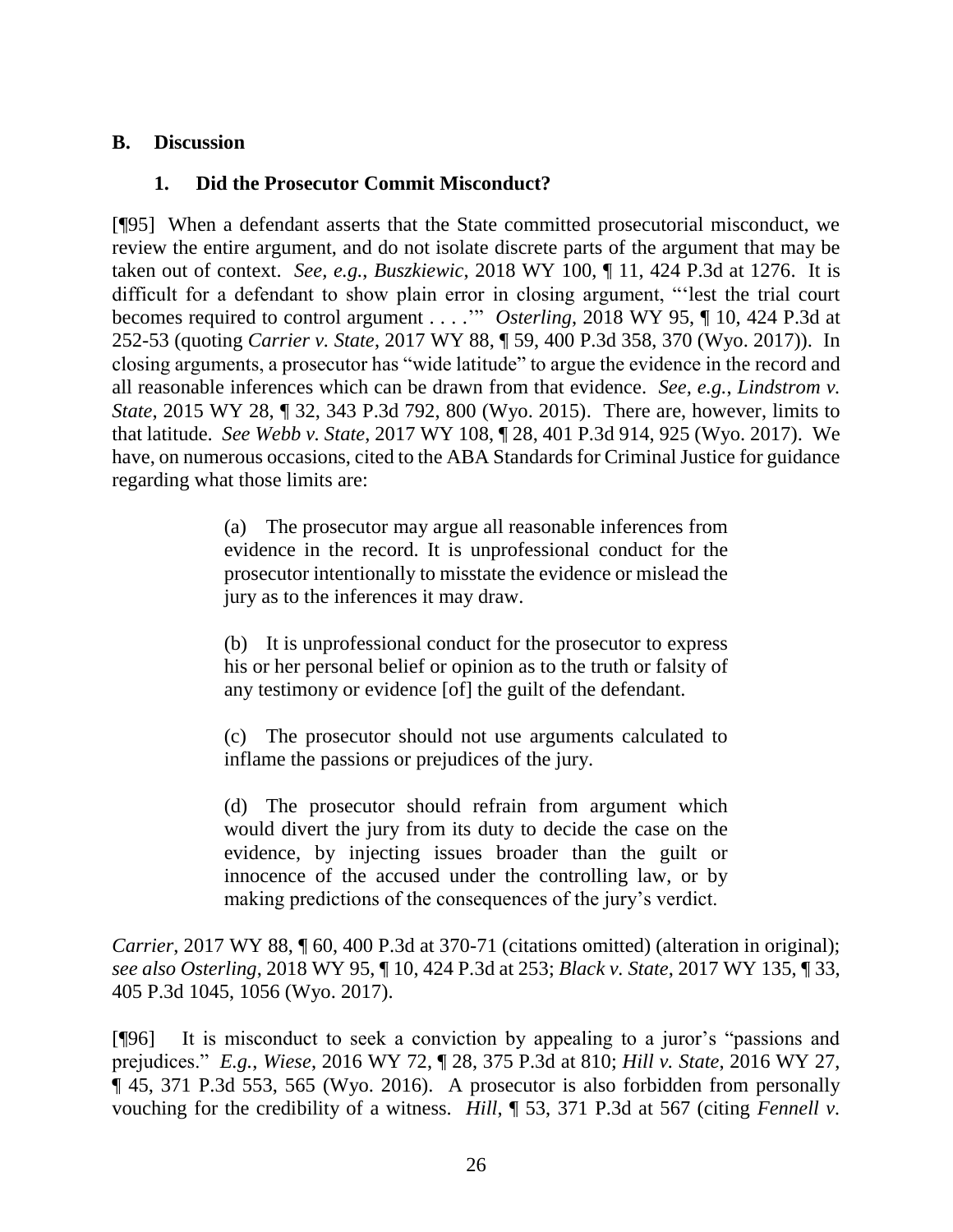*State*, 2015 WY 67, ¶ 31, 350 P.3d 710, 722 (Wyo. 2015)). At its core, prosecutorial misconduct in closing argument is a tactic meant to encourage a conviction on an improper basis. *See, e.g.*, *Cole v. State*, 2017 WY 87, ¶ 9, 399 P.3d 618, 620 (Wyo. 2017) (citations omitted). It is argument without reference to the evidence or those reasonable inferences that can be drawn from that evidence and threatens a defendant's right to a fair trial.

[¶97] In this case, the alleged misconduct clearly appears in the record. In addition, the rules governing prosecutors have been clearly laid out in numerous opinions from this Court. Thus, we must determine whether the prosecutor's argument clearly violated those rules, and, if so, whether there is a reasonable probability that the result would have been different.

[¶98] The State concedes that the prosecutor vouched for M.D.T. in closing, but disputes that any other part of the prosecutor's closing argument amounted to misconduct. The disputed statements are:

- "[The children] feel it is important that you know, because nobody else can change it. No one else can do anything about it. . . . It is important to tell you. And they did. Please, listen to them."
- "[E]very single point that's made from the defense, the traumatic experiences that they were brave enough to share with you and open enough to talk about with you become more and more cheapened and degraded."
- "So I'm speaking for them."

[¶99] The Larkins argue that these statements were meant to "inflame the passions and prejudices" of the jury and to invoke sympathy for the child witnesses. "[A]n exhortation to the jury to 'do the right thing,' to 'do your job,' or to 'do you duty' is error if it implies that, in order to do so, it can only reach a certain verdict, regardless of its duty to weigh the evidence and follow the court's instruction on the law." *Wilks v. State*, 2002 WY 100, ¶ 28, 49 P.3d 975, 987 (Wyo. 2002) (citation, alterations, and some quotation marks omitted). In *Wilks*, the prosecutor made the following argument:

> Read the law. Please follow the law. It's all there for you. I don't want you to twist it, I don't want you to turn it. Just read it as it is and apply the facts to the law.

> There is no triumph greater that [sic] the ascertainment of the truth. That's your job. Do your duty, please, and find the Defendant guilty of First Degree Murder.

*Id.* We concluded that this was not misconduct: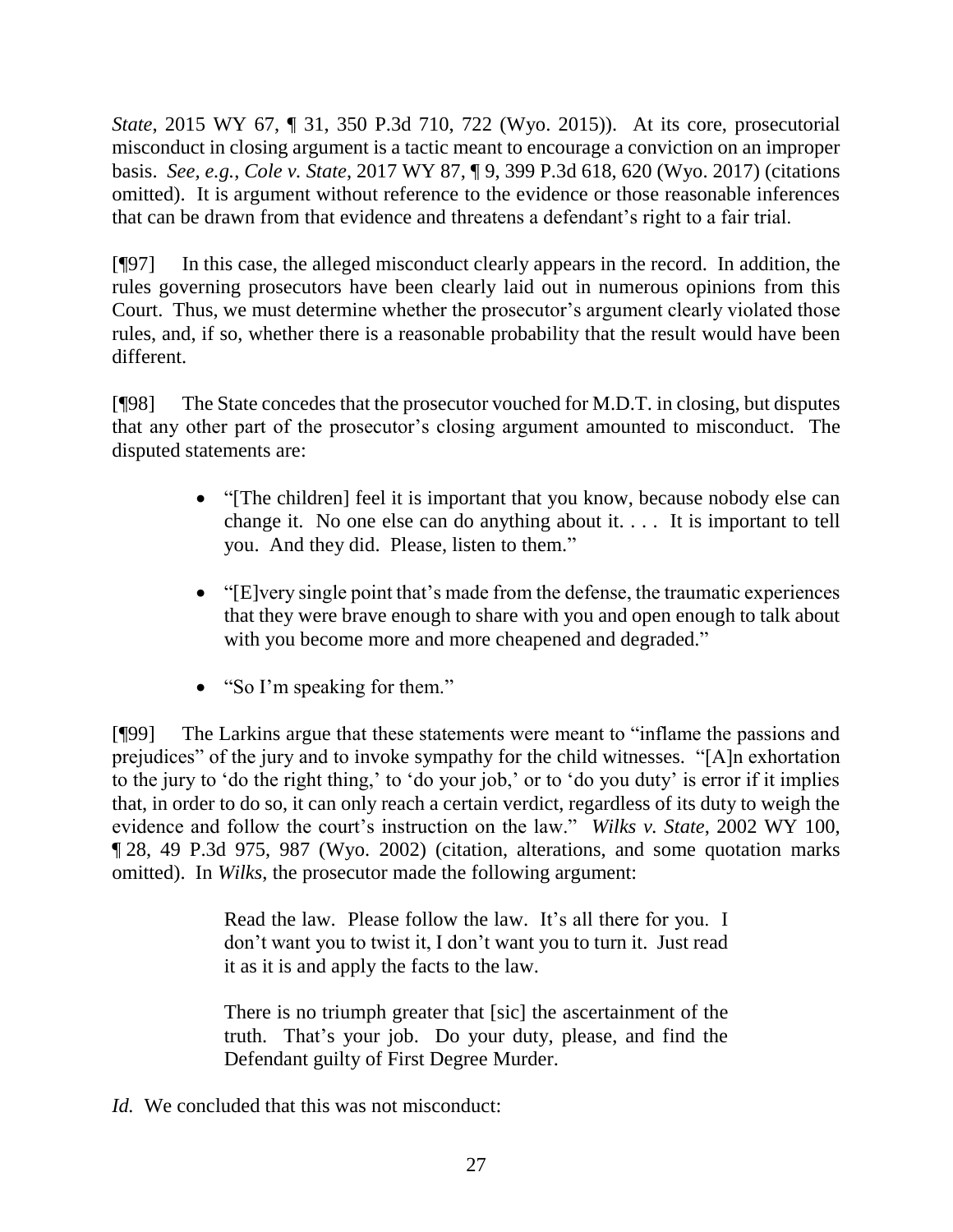When this statement is read in context, it is clear the prosecutor was not telling the jury that fulfillment of its duty could be achieved only through a first-degree murder conviction. Rather, the prosecutor explicitly encouraged the jury to do its duty and ascertain the truth and to apply the evidence to the given law. When the statement is reviewed in context, it is apparent there was not a transgression of a clear and unequivocal rule of law.

#### *Id.*

[¶100] In contrast, in *Sam v. State*, we concluded that the following argument was "severe" misconduct by the prosecutor:

> You are now the voice of [the victim]. Cry out where he cannot. Tell us of his pain. Let us hear the anguish of his final desperate plea to live, to see one more sunrise, to love.

2017 WY 98, ¶ 62, 401 P.3d 834, 855 (Wyo. 2017). We found that the prosecutor's hyperbole was improper "victim impact argument." *Id.* at ¶ 63, 401 P.3d at 855.

[¶101] In this case, the prosecutor's argument that implored the jury to "Please listen" to the children because "No one else can do anything about it" was an argument calculated to encourage a conviction so that the children would be "protected." This is clearly improper. *See Solis v. State*, 2013 WY 152, ¶ 50, 315 P.3d 622, 633 (Wyo. 2013) ("After all, a jury is a fact-finding body. It is not a body assembled to cast moral judgment on a defendant."). Unlike the prosecutor in *Wilks*, the prosecutor here did not encourage the jury to follow the law and "ascertain[] the truth." Rather, the prosecutor asked the jury to help the children, and implied that the only way they could was to convict Mr. Larkins and Mrs. Larkins. This violates our clear precedent prohibiting prosecutors from seeking a conviction by appealing to the jury's passions and prejudices.

[¶102] With respect to the prosecutor's argument that the children's experiences were "becom[ing] more and more cheapened and degraded" because of the Larkins' closing argument, the State argues that the prosecutor was properly responding to the Larkins' theory of defense (i.e., that the children were lying), relying on our recent decision in *Hamilton v. State*, 2017 WY 72, 396 P.3d 1009 (Wyo. 2017). In *Hamilton*, the prosecutor, in responding to the defendant's defense, made the following remarks: "They drag [the victim] through the mud"; the theory of defense is "absurd," "fundamentally ridiculous," "off-the-wall," "nonsense," and "bizarre." *Id.* at ¶ 13, 396 P.3d at 1013-14. On appeal, the defendant argued that this argument amounted to misconduct because it was a "personal attack against defense counsel." *Id.* at ¶ 14, 396 P.3d at 1014. We disagreed and held that the comments, though "ill-advised," did not transgress a clear and unequivocal rule of law. *Id.* at  $\P$  14, 396 P.3d at 1014. We concluded that the comments were meant to directly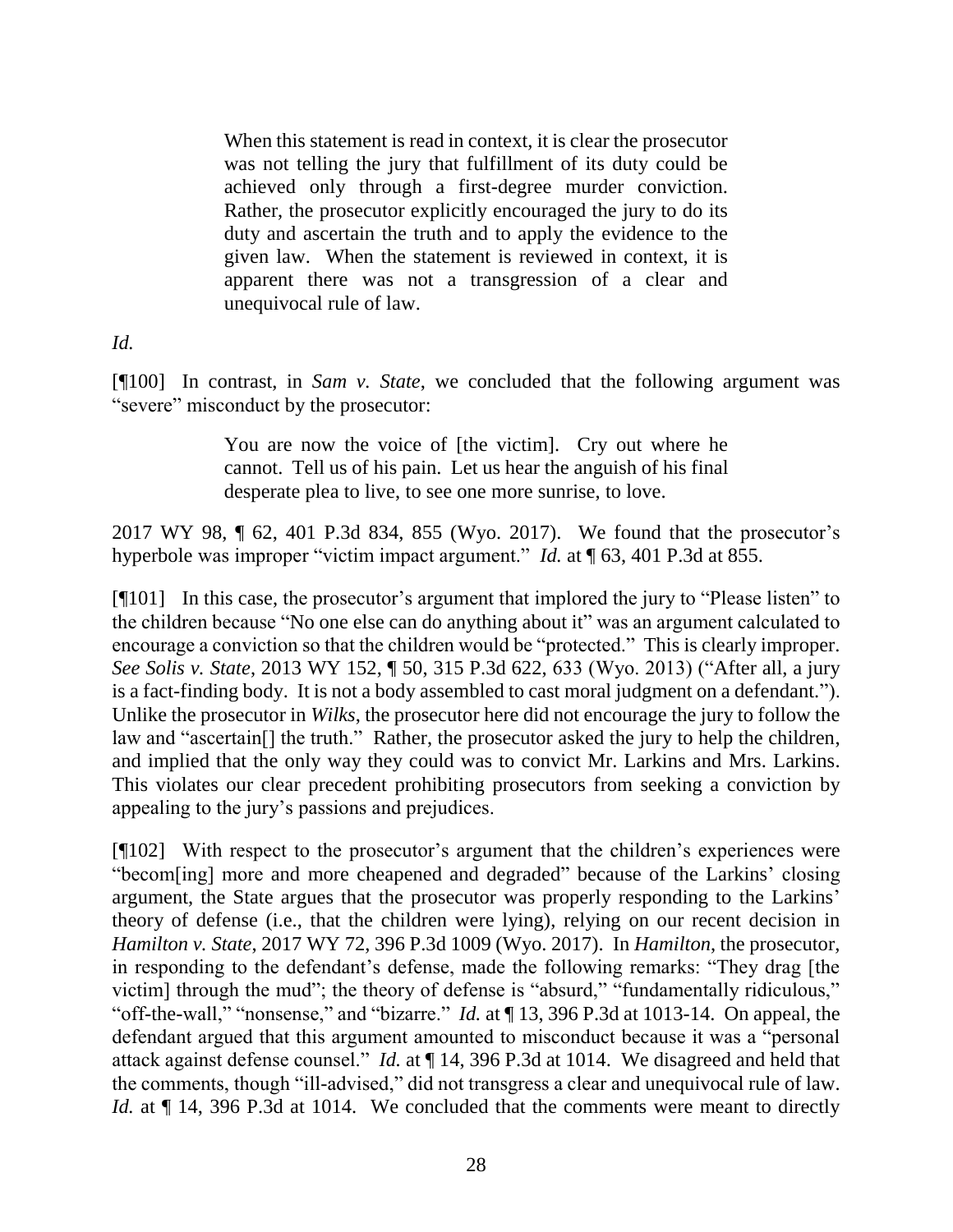contradict the arguments propounded by the defense and not a "personal attack" on defense counsel. *Id.* (citing *Carroll v. State*, 2015 WY 87, ¶ 41, 352 P.3d 251, 261 (Wyo. 2015)).

[¶103] In this case, the Larkins contend that the argument that the children's experiences were being "cheapened and degraded" was meant, not as an attack on defense counsel, but to engender sympathy for the children directly. The State's attempt to apply the holding in *Hamilton* beyond the particular facts of that case is unavailing. It does not stand for the proposition that statements in rebuttal closing, which would otherwise be prosecutorial misconduct, are acceptable if they are in response to statements in defendant's closing. After all, the victim's credibility will often be challenged by the defendant, and such a challenge does not open the door for prosecutorial vouching or sympathy seeking. The argument that the prosecutor made may have been a response to the Larkins' closing arguments, but only served to gain sympathy for the children. This is not to say that a prosecutor cannot respond to the theories propounded by the defense. But a proper response to a defendant's theory of the case is to turn back to the evidence and those reasonable inferences that can be drawn from it that rebut that theory. Couching argument as a "response" to the defense does not give the prosecutor license to forgo our rules by retreating to argument calculated to gain sympathy for a victim. Here, the prosecutor did not argue that the defense's theory was unpersuasive because the evidence contradicted it; she argued that the defense's theory was unpersuasive because it "cheapened and degraded" the children's experiences.

[¶104] Finally, the prosecutor's argument that she was speaking for the children because no one else could was also improper. It is axiomatic that the prosecutor does not speak for the victim, but for the community. *See, e.g.*, *Black*, 2017 WY 135, ¶ 50, 405 P.3d at 1060- 61 (citing *Berger v. United States*, 295 U.S. 78, 88, 55 S.Ct. 629, 633, 79 L.Ed 1314 (1935), *overruled on other grounds by Stirone v. United States*, 361 U.S. 212, 80 S.Ct. 270, 4 L.Ed.2d 252 (1960)). Again, a prosecutor's obligation in closing argument is to confine their argument to the evidence presented. This obligation is disregarded when the prosecutor resorts to first-person rhetorical devices that seek to elevate their position as a representative of the state to a personal representative for the victim.

> The first person singular rhetorical device had the dual effect of placing the prosecutor in the victim's shoes and turning the prosecutor into [the victim's] personal representative. A prosecutor may no more represent the victim in this fashion than he may urge the jurors to place themselves in the victim's shoes.

*Hawthorne v. United States*, 476 A.2d 164, 172 (D.C. 1984). Here, the prosecutor attempted to bolster her position with the jury by placing herself, not as a representative of the State, but as a person who is appearing on behalf of the victim. This is not the prosecutor's role.